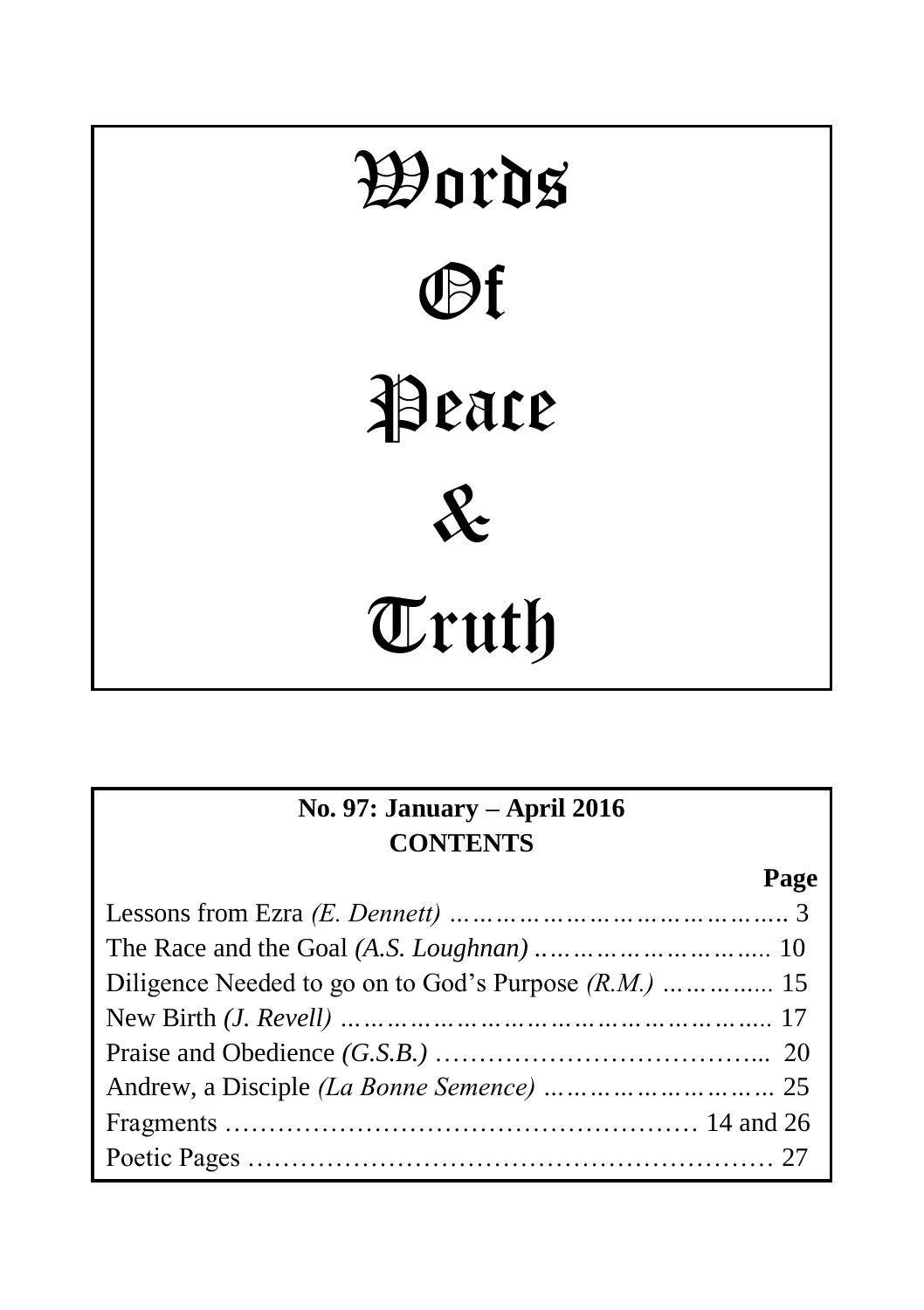### **WORDS OF PEACE & TRUTH**

*(Esther 9:30; see also Zechariah 8:19)* **No. 97: January – April 2016 Editorial**

Reading recently about Absalom's usurpation of his father David's throne, I was struck by parallels with the present time. While the Antichrist (or "man of  $\sin$ " – 2 Thessalonians 2:3) cannot be revealed while He who restrains (no doubt a reference to the Holy Spirit dwelling in the church) is still here, the *spirit* of antichrist is surely at work. Indeed, even in the time of the apostle John many antichrists were abroad, having gone out from the company of Christians (1 John 2:18, 19).

We might well be on our guard against someone who behaves in a coarse or belligerent manner but Absalom "stole the hearts of the men of Israel" (2 Samuel 15:6) by feigned kindness and persuasive talking. The apostle Paul was concerned for the Colossian believers, "lest any man should beguile you with enticing words *(or, 'delude you by persuasive speech')."* Their preservation would be by their occupation with the glories of Christ, knowing that they were complete – or 'filled full' – in Him.

As David, the rightful king, was exiled for a time, so our Lord Jesus is now rejected and absent. Even in circles where His name is invoked, His Person, work and words are effectively excluded. But as there were faithful souls like Ittai the Gittite (2 Sam. 15:21), so now there are, no doubt, many "that call on the Lord out of a pure heart" (2 Timothy 2:22). May we be among them! *G.S.B.*

*Editor: Geoffrey Bacon, 58 Byron Avenue, Coulsdon, Surrey, England.CR5 2JR Website: [www.wordsofpeaceandtruth.co.uk](http://www.wordsofpeaceandtruth.co.uk/) E-Mail: [bacon707@btinternet.com](mailto:bacon707@btinternet.com) Tel: 020-8660.2915*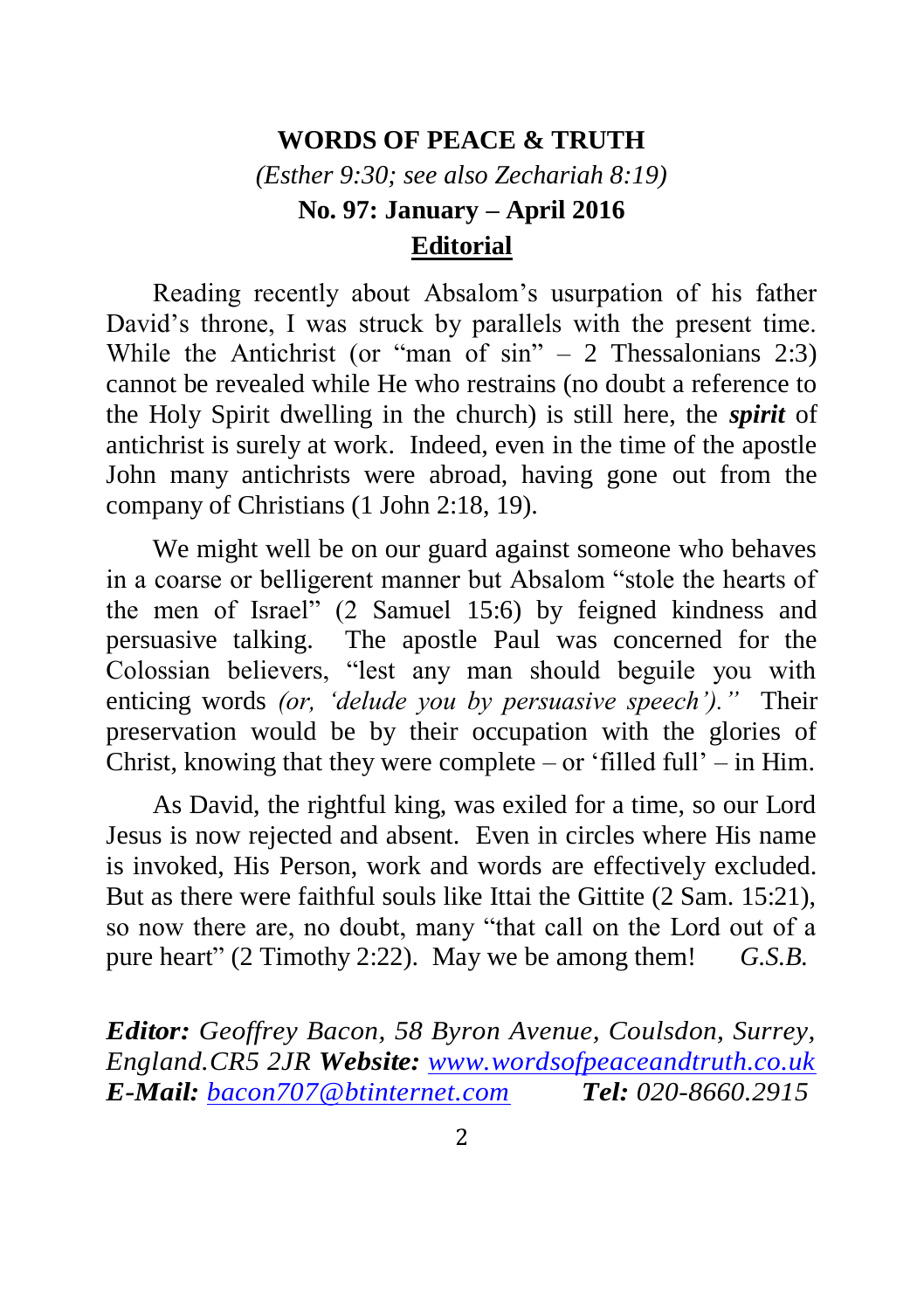#### **LESSONS FROM EZRA**

### **From Chapter 3.**

… Then follows, as we judge, a note of sadness – "But the foundation of the temple of the Lord was not yet laid." The people had responded largely to the grace and goodness of Jehovah in their restoration, and had rejoiced to place themselves under His protection, and had ordered His worship according as it was written in the law of Moses the man of God. But at present they went no farther. Instead of entering into God's thoughts respecting His house, they rested in the blessings into which they had now been brought. Their spiritual energy had in measure expended itself in their first efforts, and their temptation was now to pause before going farther. Such has ever been the history of all real revivals in the church of God. Take, for example, that mighty work of God, of which Luther was the instrument. At the outset the authority and sufficiency of the Scriptures was the battle-axe with which he waged war upon the corruptions and idolatries of Rome, and God wrought with him and granted a remarkable deliverance. But what followed? Luther, and his followers alike, rested in and feasted upon the fruits of their first victories, and the Reformation subsided into a system of State churches and creeds, out of· which all vitality soon departed. (See Rev. 3:1-3.) They failed to go on in communion with the mind of God – they laboured for their own objects rather than His, and the consequence was that blight and decay soon showed themselves; the movement was arrested; and now, to-day, the very truths which were then recovered are fast fading away (if they have not already gone) from the very places which were the scene of the conflict.

We learn therefore that the safety of God's people lies in their rising to the height of their calling. He calls us to fellowship with Himself, and with His Son Jesus Christ. If,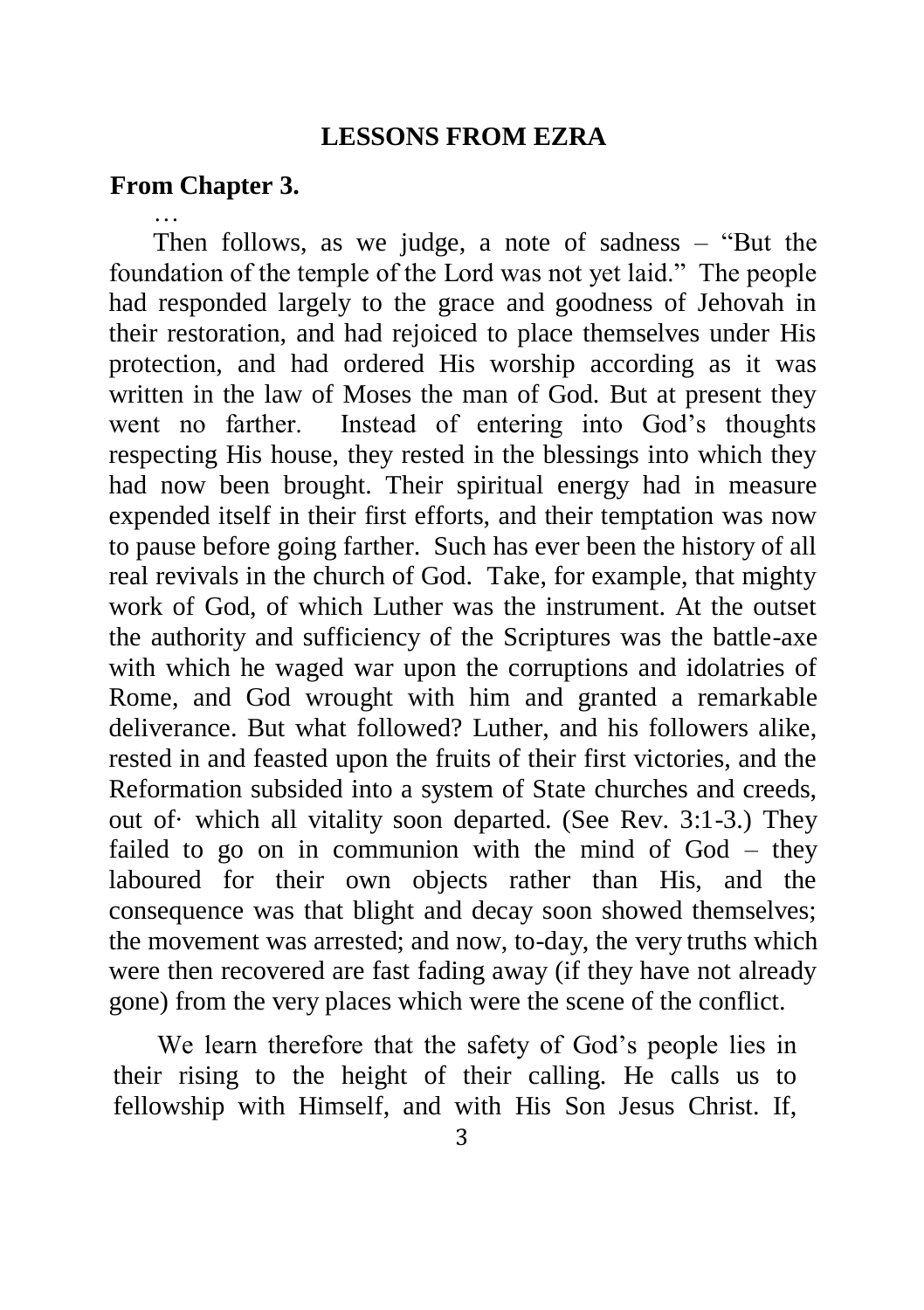forgetting this, we are satisfied with the enjoyment of our blessings, and lose sight of God's desires for us, feebleness and decline will soon mark us, whether as individuals or as companies of believers. If, on the other hand, God's objects are ours, if our minds are set upon what is before Him, He will ever lead us on into fuller intelligence of His purposes of grace, as well as of His ways, and into larger blessedness. He delights in our happiness, and He would ever increase this by associating us in His grace with His own objects and aims.

If, however, the children of Israel did not prosecute the work of the Lord with all diligence, they were not unmindful of the purpose of their restoration; for, as we have seen, they began to make provision for the material wherewith to build the temple (v.7). To understand the circumstances of the remnant in contrast with the glory of the kingdom when Solomon's temple was built, 1 Kings 5, and 1 Chron. 28-29, should be read. Together with this, it should be remembered that Jehovah was the same, and that His resources were as available, through the exercise of faith, for this feeble remnant as for David and Solomon in all their power and splendour. True, they were outwardly dependent upon the grant of a Gentile monarch for permission to build, and for the means to secure the necessary materials; but it was God's work on which they were engaged, and, counting upon Him, He would enable them to prosecute it to a successful issue. When believers work with God, their apparent difficulties and obstacles become the servants of faith to bring God in, before whom crooked things are made straight, and rough places plain.

In this section the account is given of the actual laying of the foundation of the temple. An interval of at least seven months must be placed between verses 7 and 8. How it was spent is not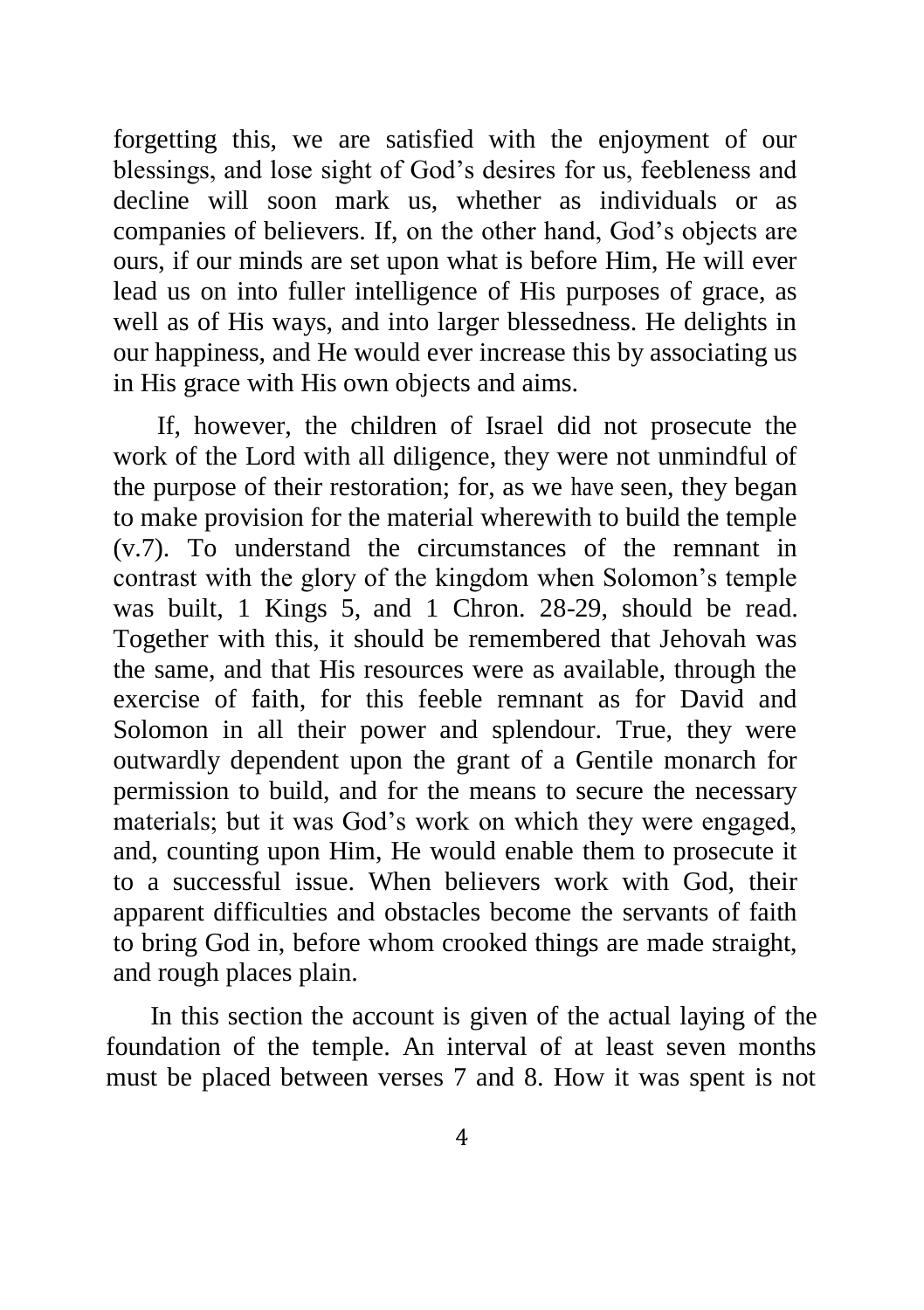revealed. The ostensible ground for the pause, before commencing the work of building, would seem, from the connection, to be waiting for the "cedar trees." However this might have been, "In the second year of their coming unto the house of God at Jerusalem, in the second month, began Zerubbabel the son of Shealtiel, and Jeshua the son of Jozadak, and the remnant of their brethren the priests and the Levites, and all they that were come out of the captivity unto Jerusalem; and appointed the Levites, from twenty years old and upward, to set forward the work of the house of the Lord" (v.8). Three things are to be noted in this statement. Whatever the state of the people at large, Zerubbabel and Jeshua, the governor and the priest, are foremost in the Lord's work. Officially at the head, they retain the spiritual lead of the people. Happy is it for the people of God in every age, when their leaders are in the secret of the Lord's mind, when they can call upon the people to follow them in His service. It is not always so: indeed, not infrequently the first action of the Spirit of God is in the midst of His people, and then the nominal leaders are set aside, or constrained to follow to preserve their place. Secondly, the governor and the priest know how to associate the people with themselves in their sacred enterprise. This is the sure mark of spiritual power on their part, as well as a testimony to the fact that God was working with them. Thus far there were no schisms, but all were banded together by the Holy Spirit for one common object. Lastly, we find that the Levites, from twenty years old and upward, were commissioned to set forward the work of the house of the Lord. This was evidently a recurrence to the scriptural order, arising out of a divine intelligence as to the nature of the work on which they were engaged. (See Numbers 4; 1 Chron, 23:24.) The maintenance of God's order in the work of His house is of the first importance, for it is in fact subjection to His will as expressed in His word. To man's thoughts some other method might have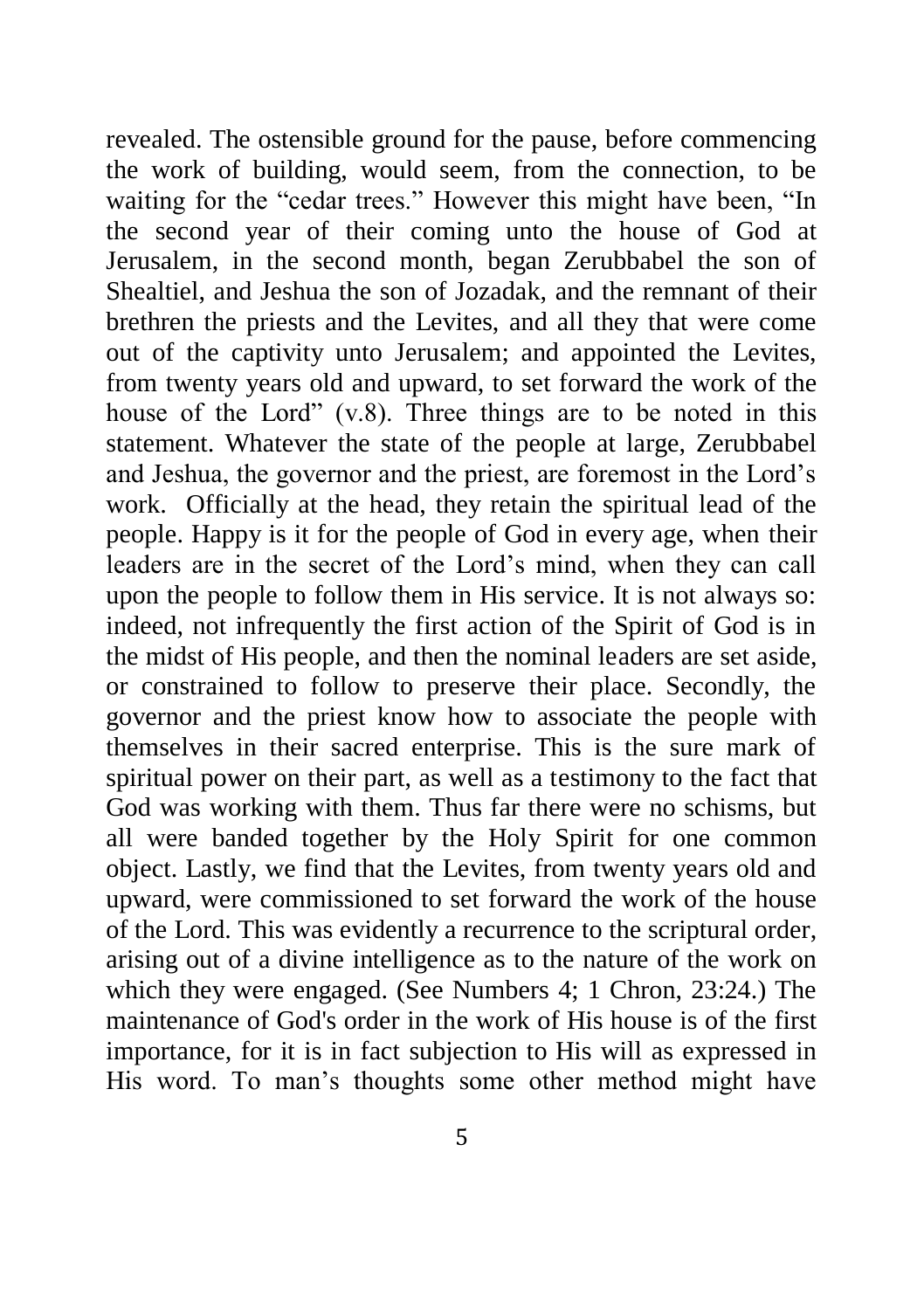seemed preferable; but the only question for the Lord's servants was, and is, What has He directed? From not perceiving this, there has been perpetual conflict in the church of God between man's will and the Lord's; and, alas! the consequence has been that man and man's thoughts have almost universally usurped the place of Christ and His word.

The Levites through grace readily entered upon their labours. There were but seventy-four. (See chap. 2:40.) In the wilderness, comprising only those who were "from thirty years old and upward, even unto fifty years old," they numbered "eight thousand and five hundred and eighty." (Numbers 4:46-48.) When the Lord therefore opened the door of deliverance for them from their Babylonish captivity, very few had cared to avail themselves of it; they had found a home, alas! in the land of their exile, and had forgotten Jerusalem, and ceased to remember Zion. The more precious to the Lord was the fidelity of those seventy-four, and with His presence and blessing they were enough for His service as overseers of the workmen in the house of God. Grace too had wrought in their hearts, for they stood "together," or, as the margin reads, "as one" in their office. This was true fellowship, and sprang from the fact that they were in communion with the mind of God concerning His house. His objects were theirs, and hence they were not hampered by divided counsels; but "as one" they set forward the workmen. Blessed augury for the success of their enterprise, as well as the evident fruit of the action of the Spirit of God!

The next two verses describe the celebration of the laying of the foundation. "And when the builders laid the foundation of the temple of the Lord, they set the priests in their apparel with trumpets, and the Levites the sons of Asaph with cymbals, to praise the Lord, after the ordinance of David king of Israel. And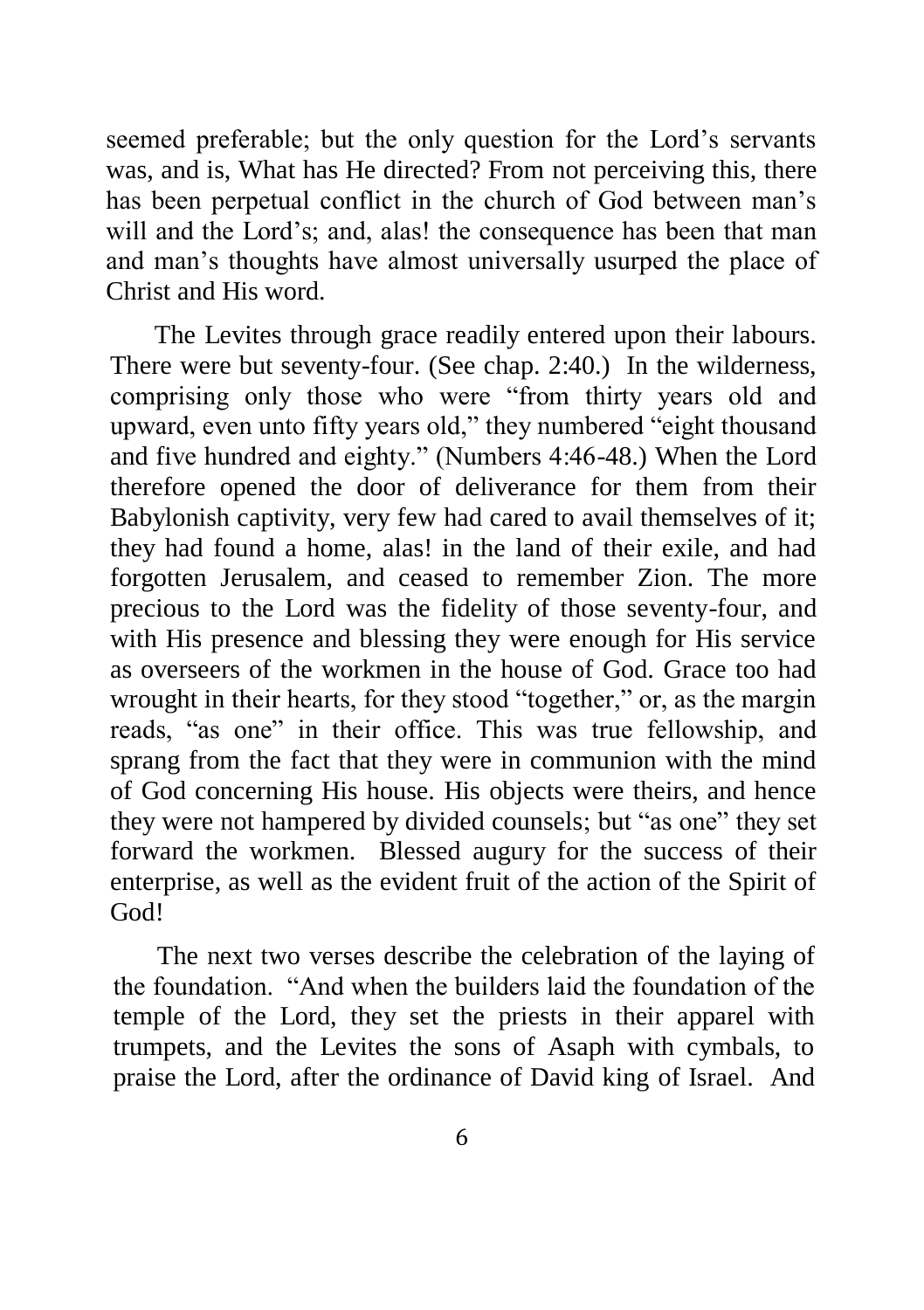they sang together by course, in praising and giving thanks unto the Lord; because He is good, for His mercy endureth for ever toward Israel. And all the people shouted with a great shout, when they praised the Lord, because the foundation of the house of the Lord was laid (vv. 10, 11). It was a day of great joy and gladness; and as they had gone back to the word, "as it is written in the law of Moses the man of God," for directions concerning the altar, the sacrifices, and the feasts, so they have recourse to "the ordinance of David king of Israel," for guidance in their service of praise. (Compare 2 Chron. 5:12, 13.) In the wilderness indeed we do not read of songs of joy; they had sung the song of redemption on the banks of the Red Sea, but even that soon died away on their lips, and was succeeded by the murmurs which were begotten by the hardships and perils of their pilgrim journey. But when in the land the ark had found a resting-place, if but for a time, in Zion, David "appointed certain of the Levites to minister before the ark of the Lord, and to record, and to thank and praise the Lord God of Israel." Also Asaph and others were to play upon psalteries and harps, Asaph himself was to make a sound with cymbals, while certain priests were to blow with trumpets. "On that day David delivered first the psalm, to thank the Lord, into the hand of Asaph and his brethren," in which the words occur, "O give thanks unto the Lord; for He is good; for His mercy endureth for ever" (1 Chron. 16). Few and feeble therefore as were the children of Israel who gathered this day on mount Moriah, they were scrupulously exact in obedience to the Word. Engaged on the Lord's work, they discerned rightly that in it human thoughts and human wisdom had no place. The Lord and the Lord alone must prescribe the method of His house.

Three classes are distinguished in this joyful celebration: there were the priests in their apparel with trumpets, and the sons of Asaph with cymbals; and there were outside of these the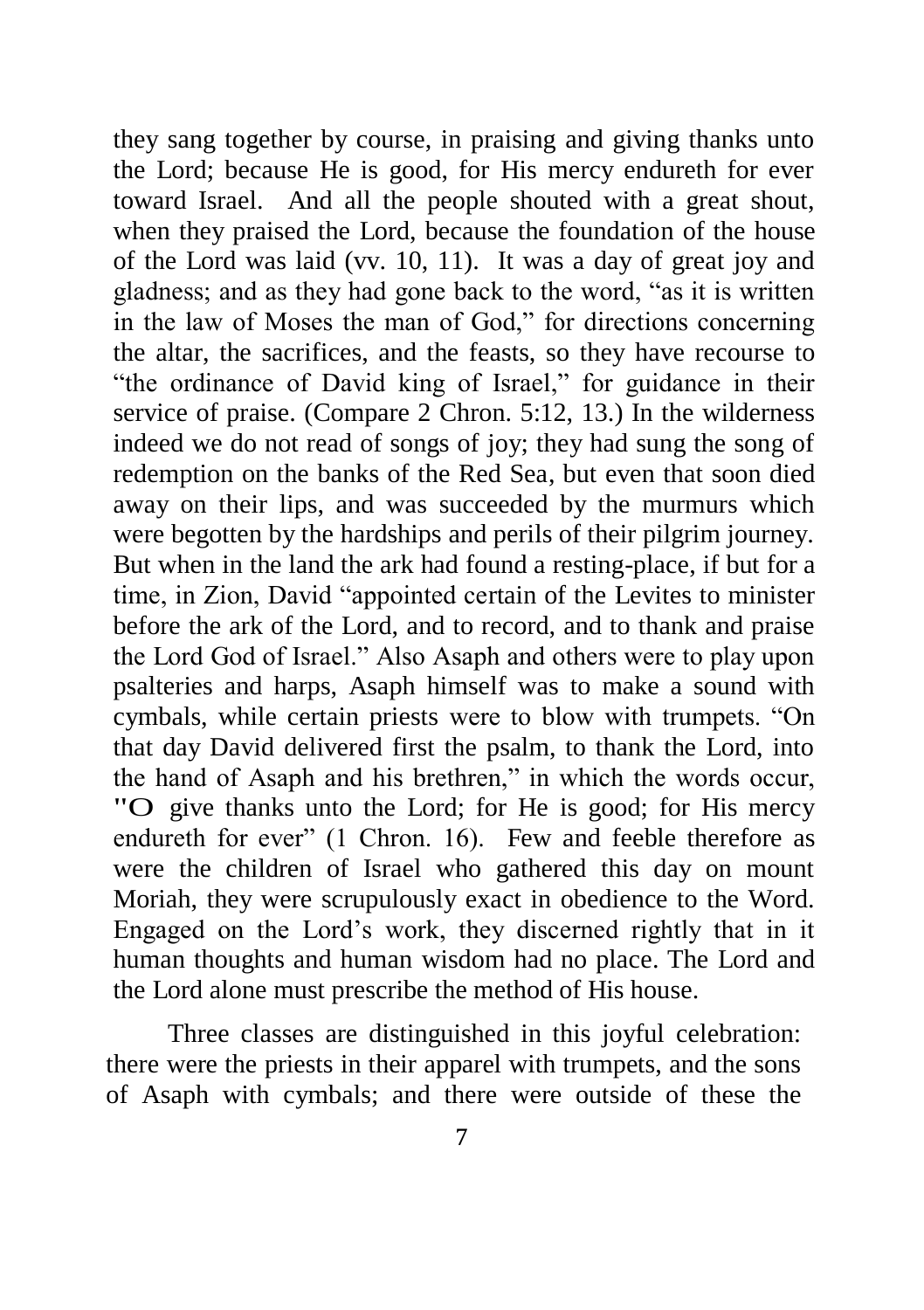people who answered the praise they heard with a great shout, because the foundation of the house of Lord was laid. None but priests were permitted to blow with the sacred trumpets (see Numbers 10), for it needs to be in the holy place, in the presence of God, in communion with His mind, to discern when to sound the notes of testimony and praise. So likewise only the sons Asaph – Levites, "according to the king's order" – must use the sacred cymbals (1 Chronicles 25:6). Thus duly arranged, "they sang together by course, in praising and giving thanks unto the Lord, and the burden of their song was, "Jehovah is good, for His mercy endureth for ever toward Israel."

But there were tears of sorrow mingled with their notes of praise; for the next verse tells us of many of the priests and Levites, and chief of the fathers, who were ancient men, those who had seen Solomon's temple in all glory and splendour, and as they contrasted it with house they were now commencing, they wept with a loud voice, while the others shouted aloud for joy. And the tears of the one and the gladness of the other befitted the circumstances of the day; for those who had seen the glory of the kingdom and the visible cloud of the presence of Jehovah in the first temple, and who were now spectators of the desolations of Jerusalem, and felt their present impoverished condition, and their feebleness in attempting to build anew the house of the Lord, it was but natural, whatever their gratitude, that grief should predominate. For those, on the other hand, who remembered only their captivity in Babylon, with its deprivation of both altar and temple, it could be nothing but unmingled gratitude and praise. …

## **From Chapter 6.**

…

And faith was in exercise in these children of the captivity; for we find that they offered a sin-offering for all Israel. All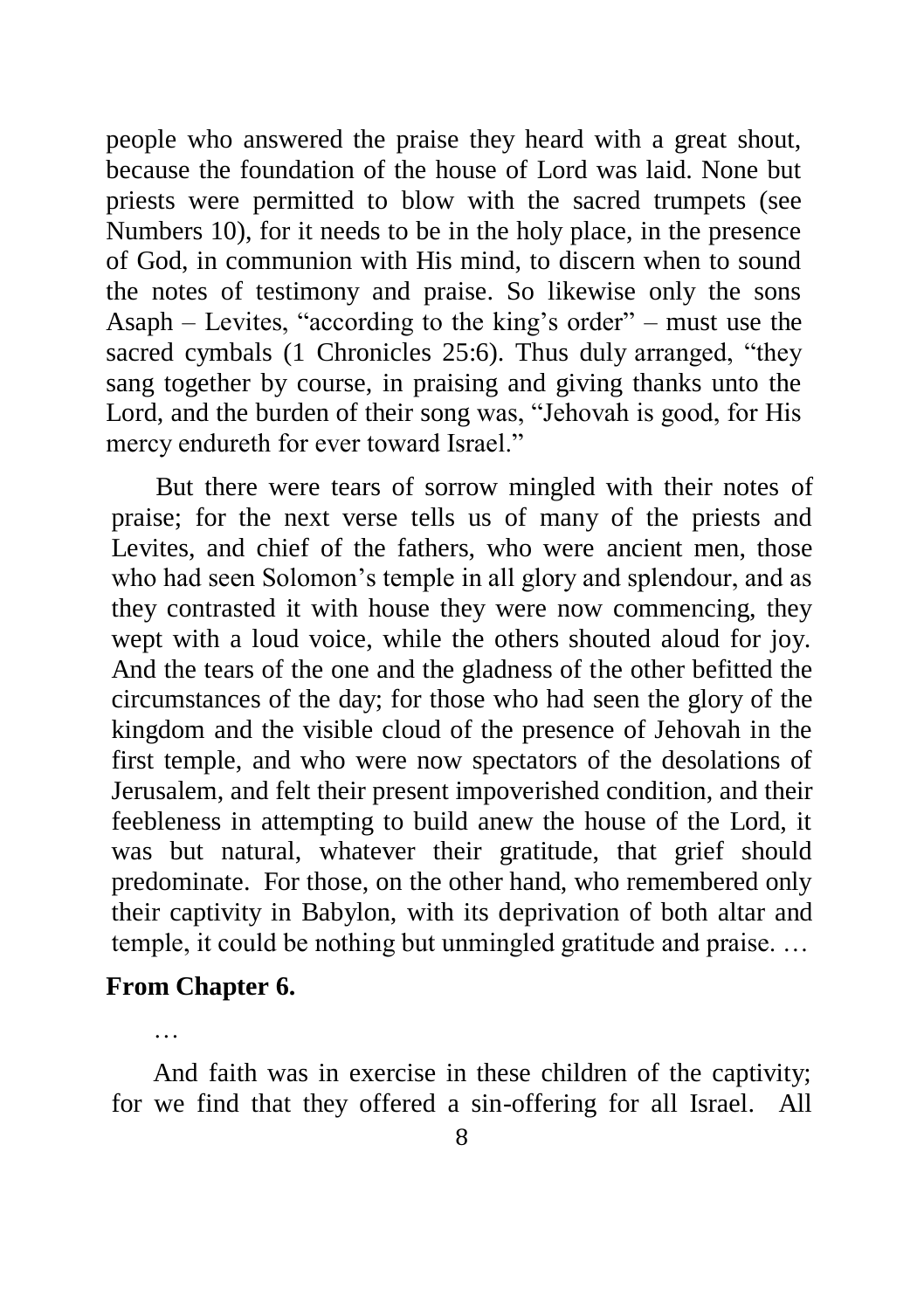Israel was not there – only representatives of two or three tribes; but these few were on the ground of the nation before God, and they understood this, and thus included in their sin-offering all the tribes of Israel. This is surely a significant lesson for the remnant gathered out in these last days to the name of the Lord Jesus Christ. They may be but few, and both poor and feeble; but if they enter into the truth of their position, they will include in their hearts and in their prayers all the members of the one body. In spirit they will occupy the ground on which they have been set "with all the saints;" or otherwise they will but add another to the many sects which already divide the Church of God. This becomes easy when faith is in lively exercise; for the faith that on the one hand links itself with God, on the other links itself with all His people.

They were also characterized at this moment by obedience. They regulated the service of the house – the priests and the Levites, "as it is written in the book of Moses." The path of obedience, whether for the individual or for the assembly, is the only path of blessing. At such a time – just when the house of God was completed – it would have appeared folly to them for man to have intruded his thoughts into the house of God. Their only concern was to know what God had said – what He had directed. So was it when the house of God was built at Pentecost, in the apostolic church; and so was it when God graciously permitted the revival of the truth of the Church at the beginning of this  $[19<sup>th</sup>]$  century. But what happened after the departure of the apostles has happened again – as also with the remnant, as will be seen in the closing chapter of Ezra – that is, the word of God as the sole regulator of His house is often displaced by man for his own convenience, or for his own wisdom. No danger is more subtle than the gradual creeping into the assembly of human thoughts and arrangements in substitution for the word of God. In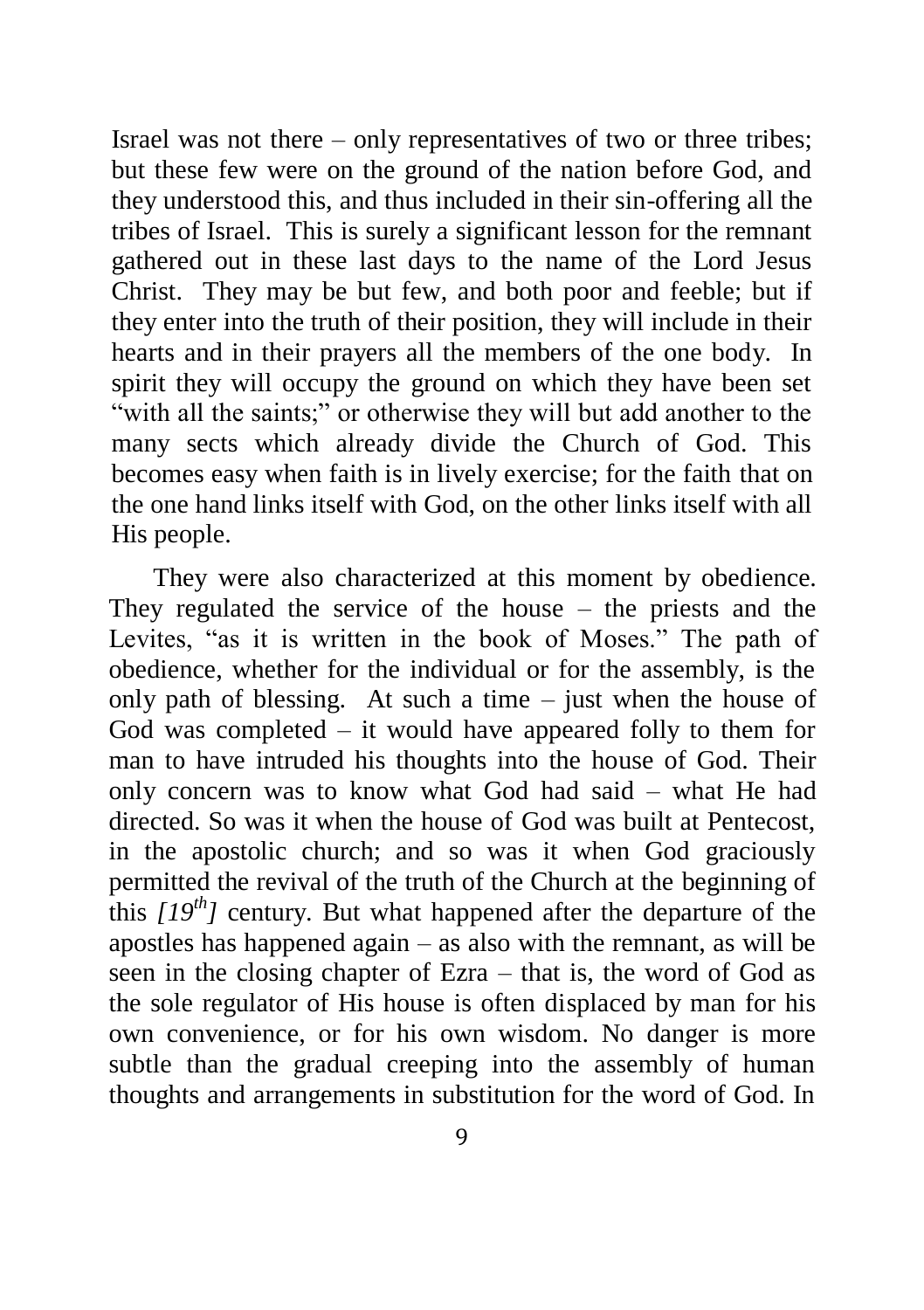effect, although not so intended, it is the deposition of the Lord from His place of supremacy over His people. There never was a time, therefore, when it was more necessary to remember the words of our risen Lord: "He that hath an ear, let him hear what the Spirit saith unto the churches."

*Extracted from "Ezra, or, Restoration from Babylon: an Exposition by Edward Dennett" [1896].*

### **THE RACE AND THE GOAL**

*Romans 6:6-12; Colossians 2:6 and 3:1-5*

I HAVE referred to these verses in connection with the subject of "the race set before us" and the goal, which is Christ in glory.

Paul had been so taken possession of in his affections by personal acquaintance with Christ that he could say to the saints "Be followers of me, as I also am of Christ." In the Epistle to the Philippians he presents himself simply as the servant, or bondslave, of Jesus Christ. It is not as apostle that he writes, to unfold the great truths of Christianity, but simply as a Christian, to stimulate others to follow hard after Christ, as he was himself doing. And this is important, because as apostle he had a place which no other had, while all that was true of him as a Christian is possible also for us. As believers in Christ we learn that we too are called to be His bondslaves, and we all ought heartily to take this place. The bondslave is the purchased property of his master, who has absolute control over him, and Paul gloried in this thought in his relation to Christ. If at liberty, he was Christ's slave; if in prison, still *His* prisoner, and content to be wherever his Master placed him, or allowed him to be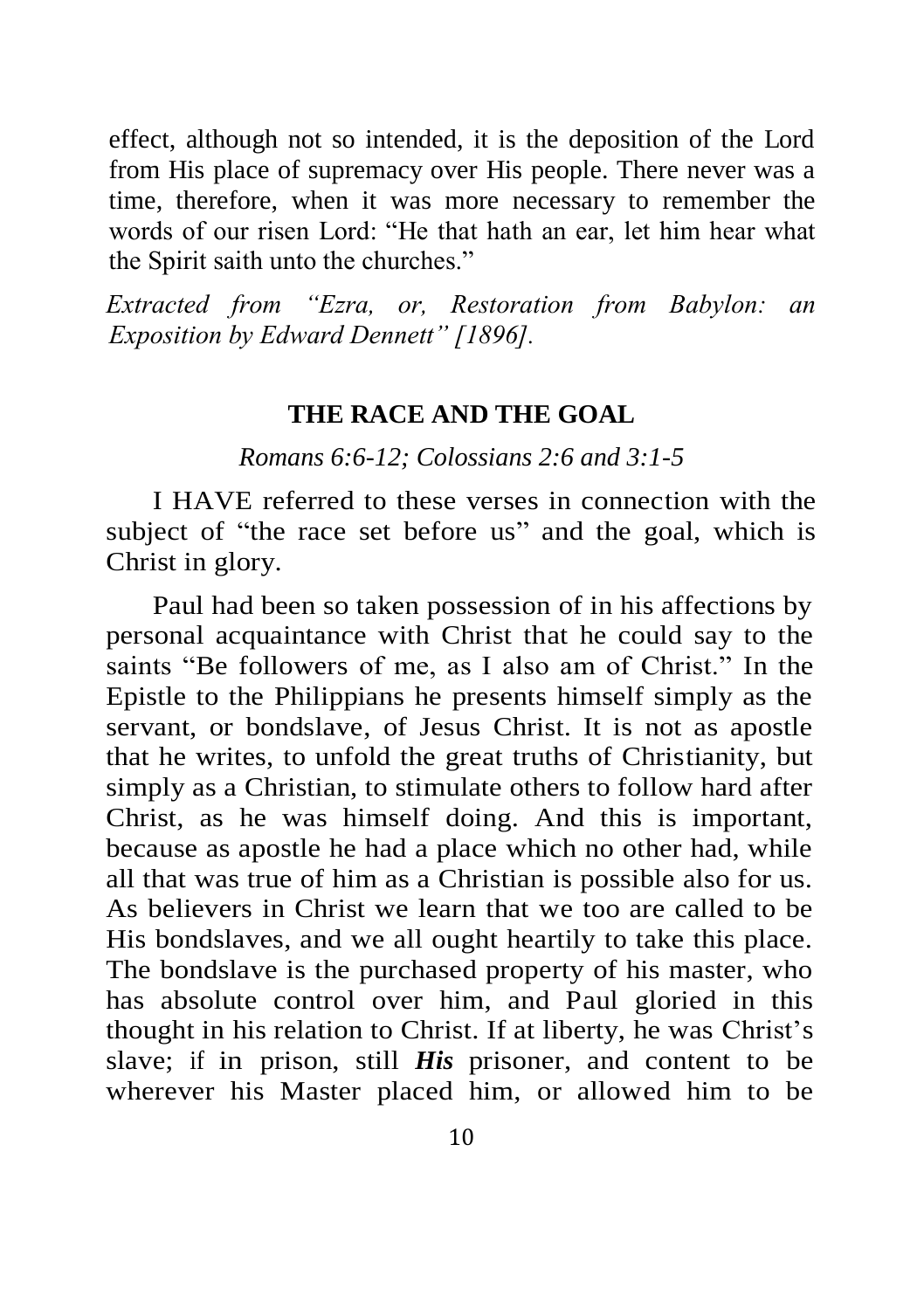placed. The love of Christ had captivated and was still constraining him, so that he was prepared to endure anything for Him, and was only desirous to reach Him where He is. He makes known, to us this secret in 2 Corinthians 5:14, 15. This is the true Christian path and it is a very simple one, though there be no room in it for the flesh. You may say it makes great demands; but there really is no other for the Christian.

This raises the question: why are we left here on earth as Christians? God could have taken us away to heaven immediately we were converted – but this is not generally His way. The thief, who was converted on the cross at the very last hour of his life, went straight to the paradise of God that day. There have been many death-bed conversions since, we know. But, as a rule, Christians are left many years on the earth and it is important that we should understand the object God has in view in this.

It is that Christ may be formed in us by the work of His Spirit in our hearts (Gal 4:19) and that thus, during His absence in heaven, there might be a living witness to Him on earth. As God said of Israel in days gone by, "This people have I formed for myself; they shall shew forth my praise" (Isaiah 43:21). So now the beautiful moral traits of Christ are produced in His own down here as this formative work of the Spirit proceeds. Let us see to it that we are not grieving the Spirit and so hindering His work.

It is a blessed thing to be turned to God in early years and then to accept the truth that you are not your own but "bought with a price," bondslaves of Christ and of God, to be here henceforth for His glory in the path of His will.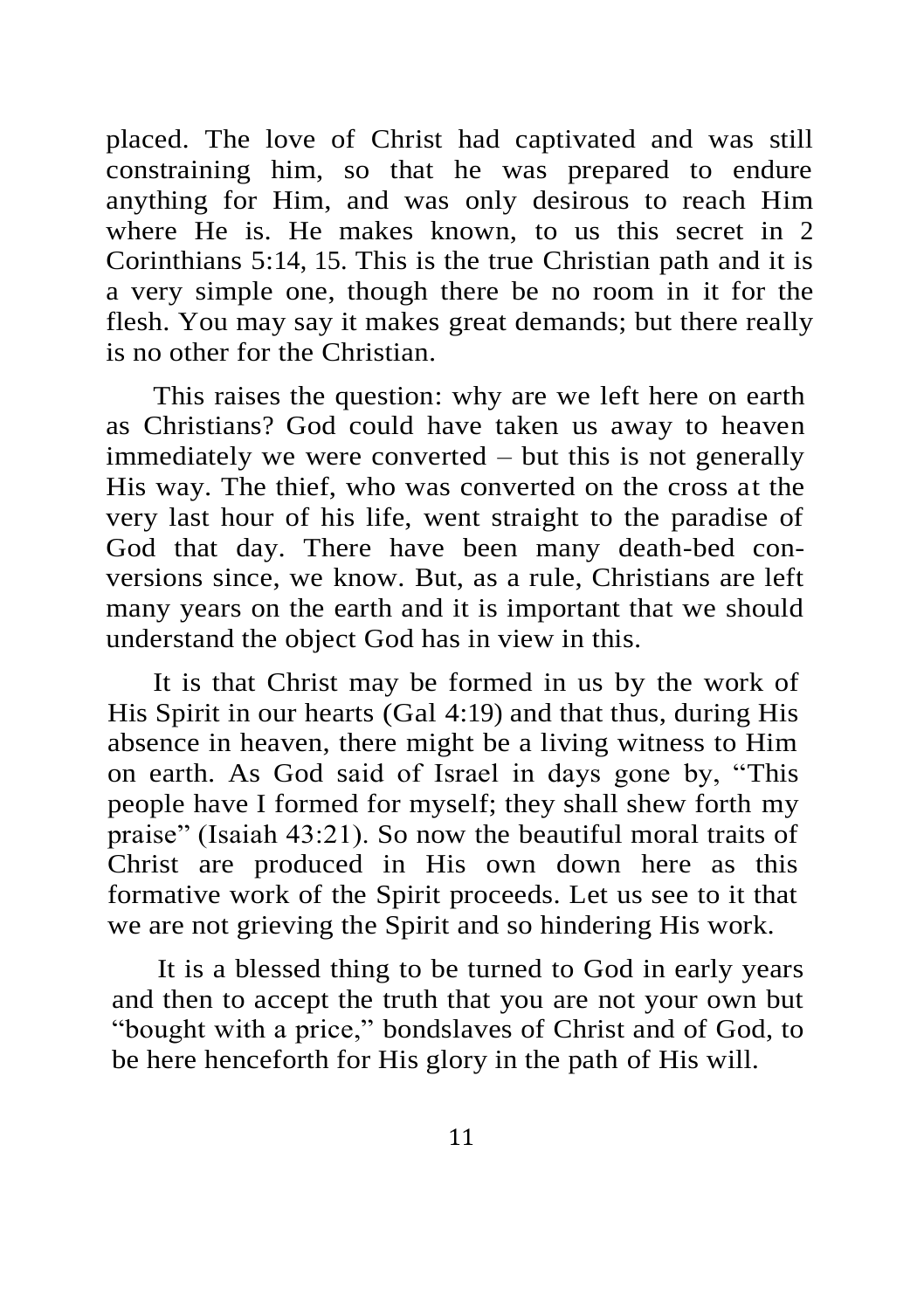And this is the thought of God for us: may we have grace to answer to it!

But to do so we must have Christ Himself, where He is in glory, as the goal to which we are running. Doctrine of course is most necessary – we cannot get on without teaching, but there is great danger of making a mental study of doctrine and so missing the whole object of it, which is that we should be so affected by it, in the Spirit's power, as to become different kind of people.

Paul, the Christian, in this Epistle to the Philippians, is the expression of the moral effect upon himself of all the truth which he sets forth, doctrinally, in his other epistles, so that he can exhort others to be "followers of me and to mark them that walk so." The Christian's safety is to rejoice in the Lord (chap. 3, vv.1, 2), to have Him as the object of the heart and so to exclude those idols which would usurp His place and God's place in the heart.

Oh, that the living, glorious Christ may be so before our souls in His great love that we may be constrained to go after Him – to press toward the mark! Coming now to Romans 6: 6, we see the expression of His great love to us in this, that He endured crucifixion as God's judgment upon "our old man," so that we might not be in slavery to sin. We are entitled *to know* that "our old man has been crucified with him," and as those that have died in His death we are justified from guilt (verse 7). It never can be laid to our charge. But then it is the love of Christ, in going thus into death for us, which has secured us this liberty, and the effect it has upon us is to draw our hearts in the response of love to Him. So we are prepared to start upon the race to reach Him where He is. It is love to Him, in response to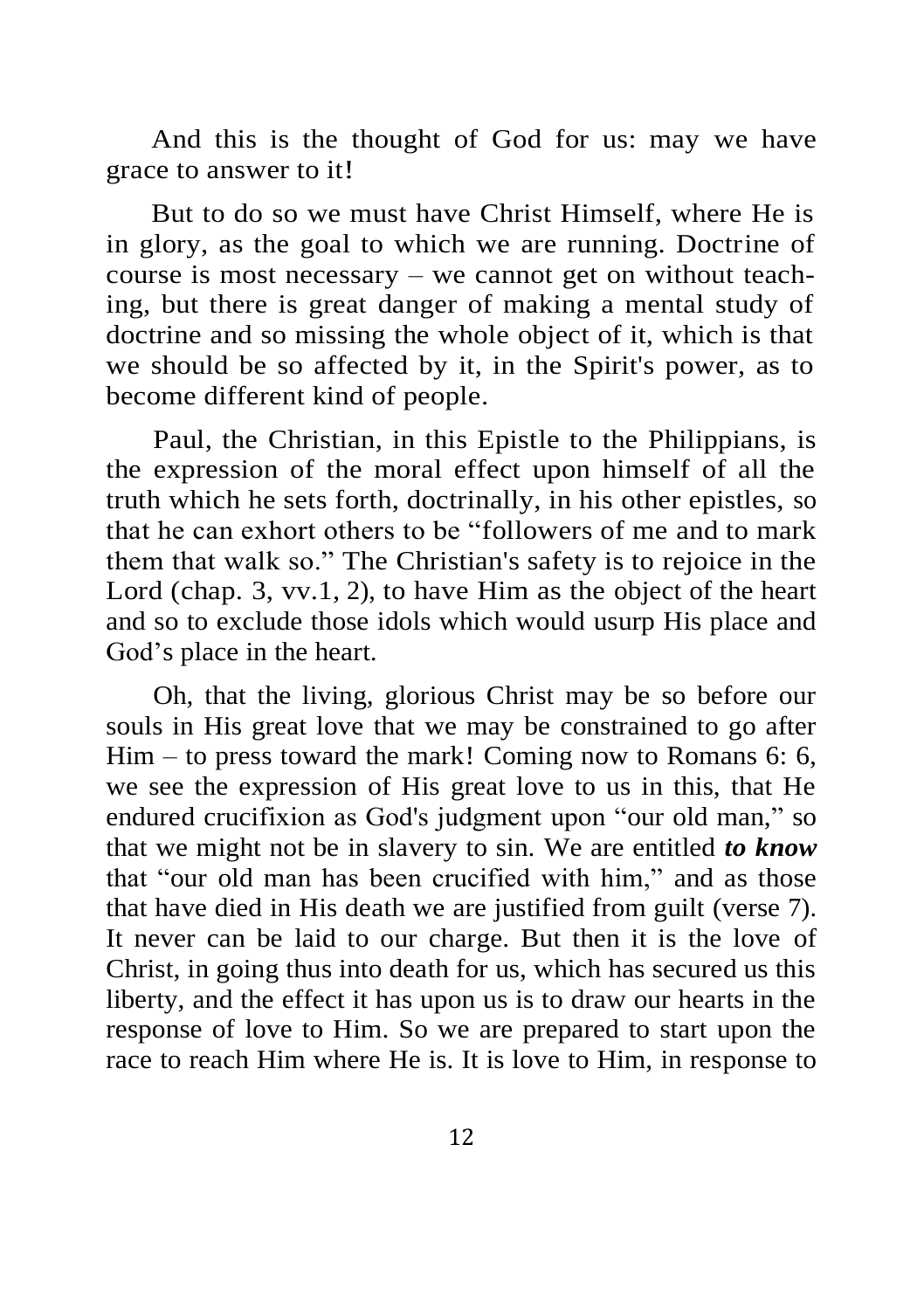His great love for us, which starts us, and He values the affections of His own.

Then, passing on, let me ask, Have you ever weighed verses 10 and 11? The first speaks of Christ, the next of *us.* "In that he died, he died unto sin once." It is not sins which are in view here, but the principle of sin. He came into a world characterised by sin, *i.e.,* lawlessness and independence of God, but He loved righteousness and hated lawlessness. Then at the end of His pathway of perfection, lifted up upon the cross, He was *made sin* for us, bore the judgment of God upon it, and passed out of that condition by death. He lived always to God when in this world of sin, but now He lives to God where sin can never come, and in verse 11 we are exhorted to reckon ourselves to be dead indeed to sin, as identified with His death, and alive to God in Him, Christ Jesus our Lord.

But what I desire to emphasise is that He endured all this because of His great love for us, and He looks for response from our hearts. Paul is an example to us of a heart wholly won, and his controlling desire was, in his own words, "that I may know him." May this be the case with us too!

Now Colossians carries us further than Romans. In this latter epistle we see Christ risen from the dead, and alive to God, after having died to sin once for all; and we are entitled to reckon ourselves dead to sin and alive to God in Christ. But in Colossians we are taught to take resurrection ground, as RISEN WITH CHRIST. These three last words are the key to the teaching of this epistle, and they are not found in Romans. They speak of new ground taken, and not merely of clearance from liabilities and of a new life upon the old ground.

This new ground is that upon which God sees His saints to-day, and their privilege is, by faith, to take account of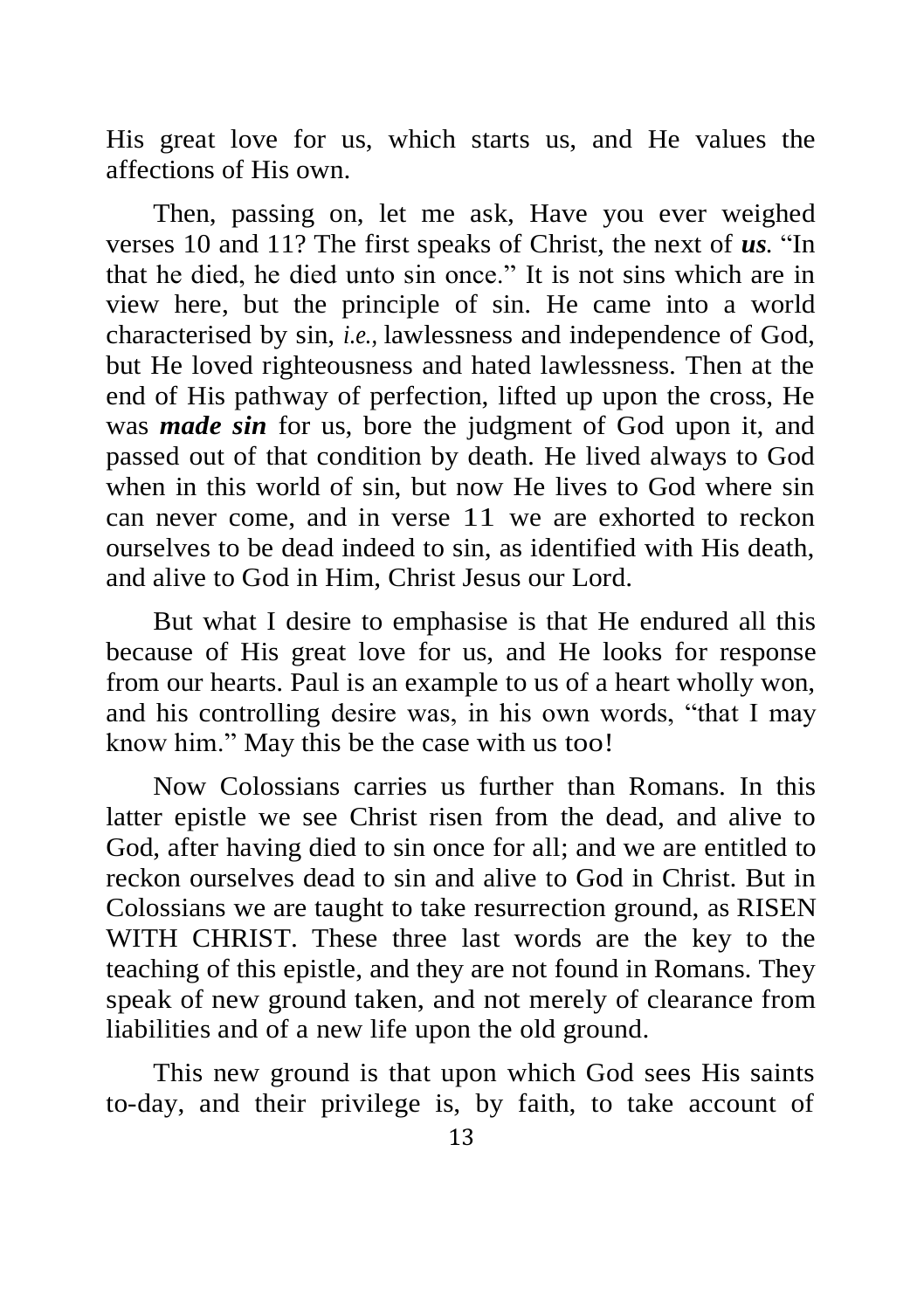themselves as God takes account of them. Here is the verse: "Buried with him in baptism, wherein also ye are risen together through the faith of the operation of God, who hath raised him from the dead" (Chap. 2, v. 12).

There are thus three steps in faith :

(1) Faith in His blood (Rom. 3); (2) Faith in God who raised Christ from the dead (Rom. 4) and (3) Faith in the operation of God, by which we are *risen with Christ* (Col. 2). Until this last step be taken we are not on proper Christian ground in our soul's apprehension. It becomes us therefore to ask ourselves whether we have taken it. If we have, then our desire will be, as Paul's was, to reach Christ actually where He is in glory.

Let us beware then of taking up Christian doctrine as a mental study, but rather seek grace to set our mind on things above, where Christ is sitting on the right hand of God. So the Spirit of God will lead us on, weaning our hearts from all that is on the earth, and fixing them more and more upon Christ as their Object.

The Lord grant it for His name's sake.

*Revised notes of an address by A.S. Loughnan, reproduced from "The Believer's Friend" Volume II (1910).*

#### **Fragment**

*(John 6:13)*

When things seem desperate, then is the time to rest in God against all appearances, against all that man can see. Faith looks at nothing but at the fathomless depths of the goodness of God.

*William Farel (1489-1565)*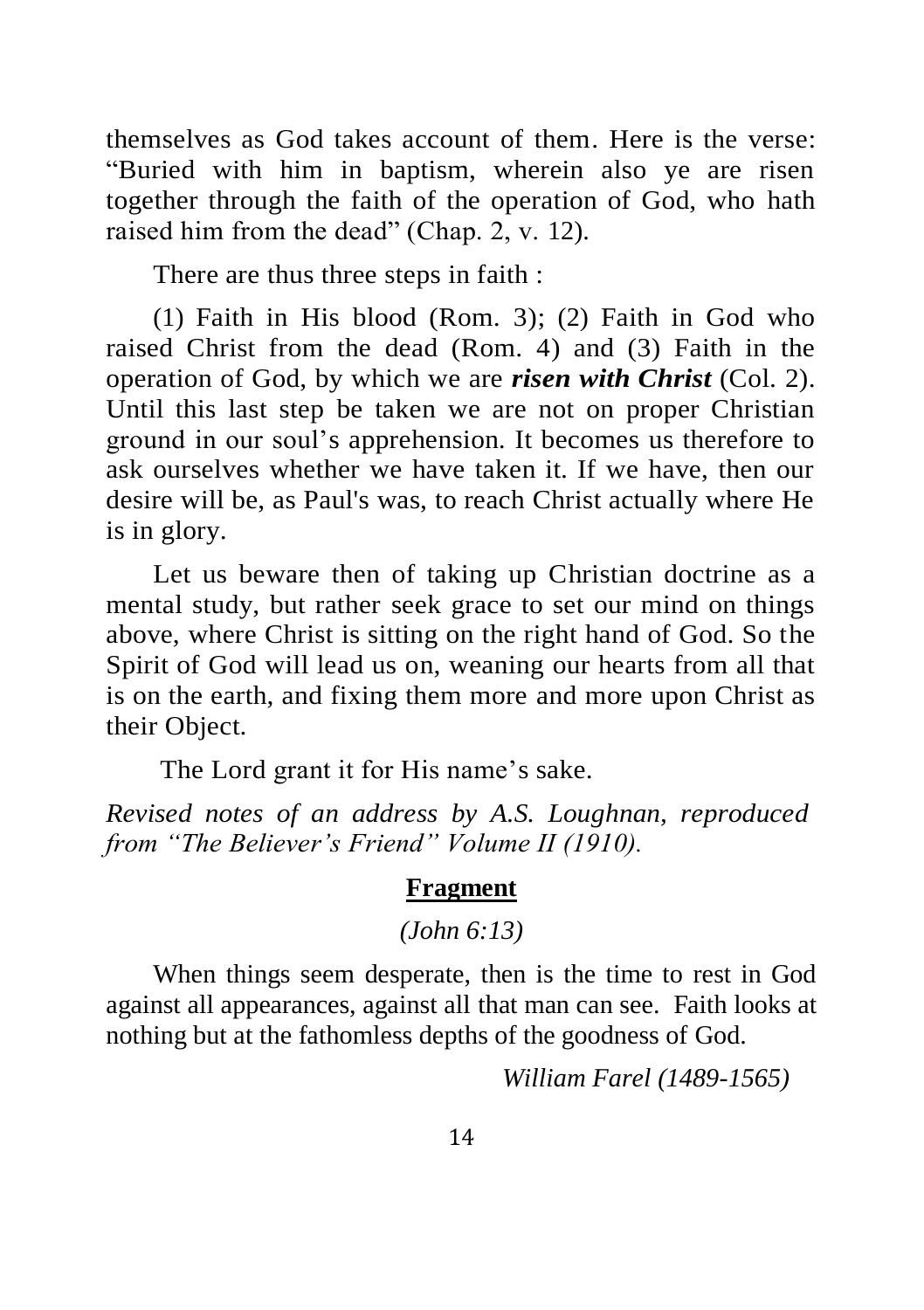# **DILIGENCE NEEDED TO GO ON TO GOD'S PURPOSE**

*Hebrews 6:13-20*

I WOULD try and say a few words on this scripture in connection with what has been before us. I think we must all feel how serious a thing it is that man after the flesh habitually despises the things of God, and we need to take to heart that that is what we all do naturally, and necessarily there is the danger for us: the flesh is the great hindrance to our going on to the purpose of God. The purpose of God for us is that we should be "holy and without blame before him in love," His sons, and in this scripture His beloved Son has entered into His presence for us as the Forerunner.

"He's gone within the veil,

For *us* that place has won;"

so that we have "strong consolation," or rather "encouragement," "who have fled for refuge to lay hold on the hope set before us." The good pleasure of God about us is that we should have this "strong encouragement." All our hope now is in another Man, the Man of God's purpose who *has*  entered in for *us*. He is there the Forerunner, and we follow: so that not only have we "strong encouragement," but the hope is an anchor of the soul "both sure and stedfast [or secure and firm], and which entereth into that within the veil," into that blessed scene where *He* is. Nothing but what is of Christ can enter that scene: it is to me so beautifully expressed in those words –

"There all's unsullied light,

Our hearts let in its rays;

And heavenly light makes all things bright

Seen in that blissful gaze." *(J.N. Darby)*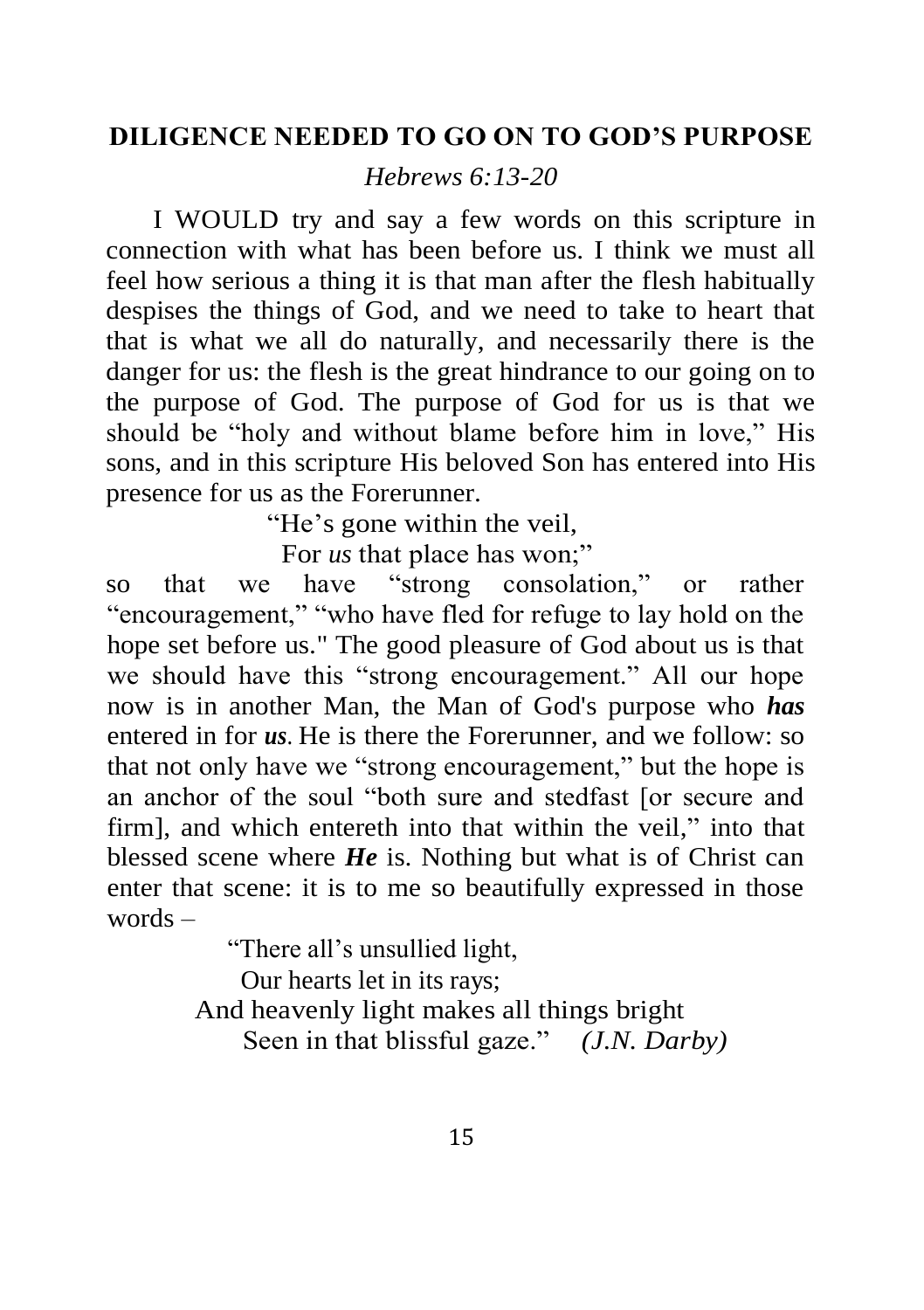Such a scene would be intolerable to the man after the flesh; we can only come in touch with it as after *His* order who has entered there for us.

When the report of the land was brought to Israel they refused to go in, so they had to go back into the wilderness and die. In Numbers 14:28 we get, "Say unto them, as truly as I live, saith the Lord, as ye have spoken in mine ears, so will I do to you: your carcases shall fall in this wilderness," &c.; and in verse 31, "But your little ones, which ye said should be a prey, them will I bring in, and they shall know the land which *ye have despised."* So God was wroth with them for forty years, because they *despised the land –* the purpose of God for *them;*  so in chapter 3 of this epistle (ver. 17) we get "And with whom was he wroth forty years? Was it not with those who had sinned, whose *carcases fell in the wilderness?"* The tendency with us is to drop down and settle here, and if our souls are not anchored within the veil, we wander in the wilderness; but if anchored, we pass on to the purpose of God; we pass through this scene under the power of a better hope, stayed by divine joy.

> "And stayed by joy divine, As hireling fills his day: Through scenes of strife and desert-life , We tread in peace our way."

As long as we are here there is danger, and we need to show "diligence to the full assurance of hope *unto the end,* that ye be not slothful." I think it comes home pretty close to us as to how far slothfulness of soul is hindering us going on to the real entering in to divine purpose. It comes on us insidiously, "a *little* more sleep and a *little* more slumber" (Proverbs 6:10 and 24:33). The Lord preserve us from it and keep us in healthy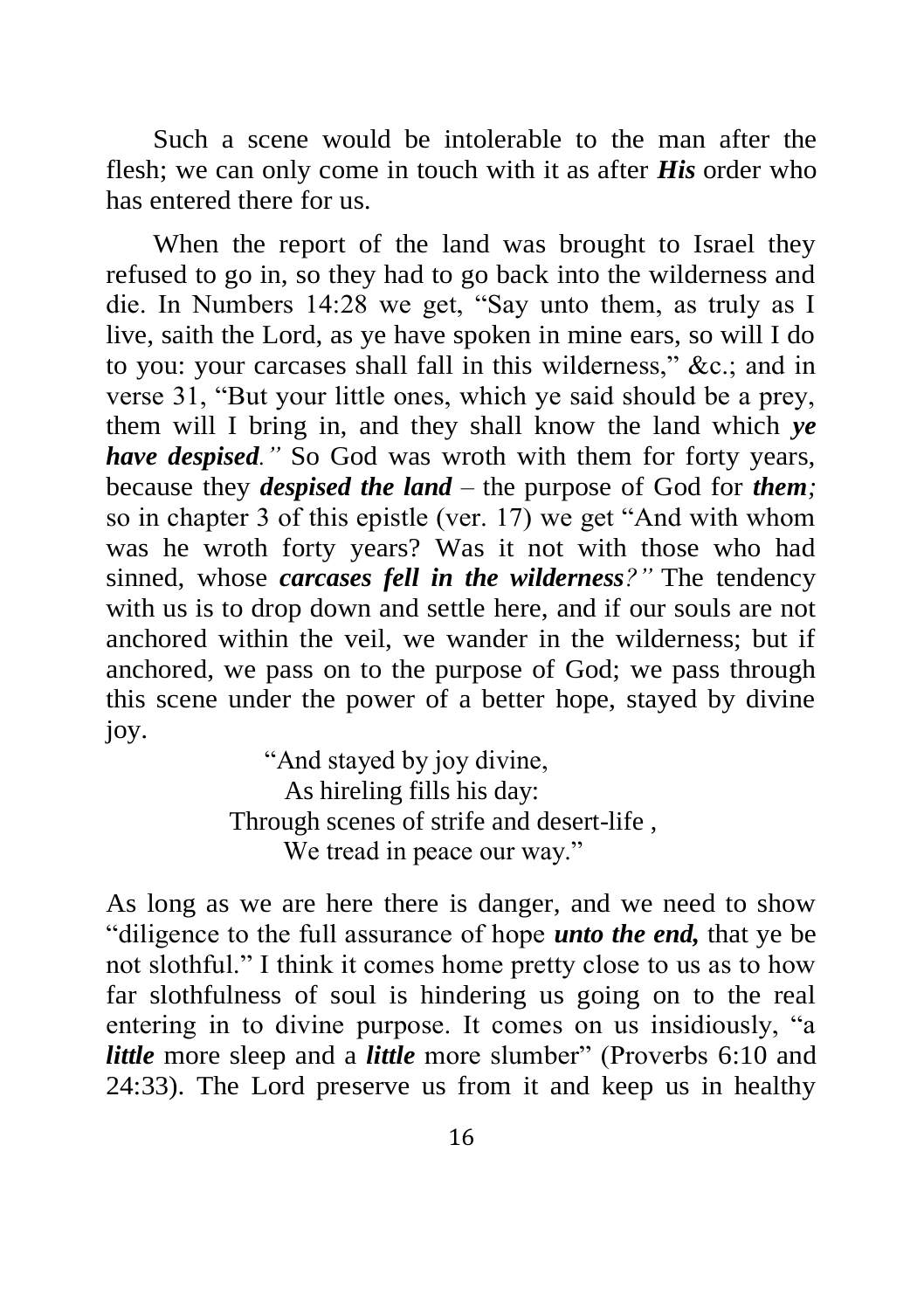exercise of soul so that we may be "imitators of those who *through faith and long patience* have been inheritors of the promises."

The blessed God would have us enter into the unchangeableness of His purpose, so that we might have *strong encouragement,* and we see His blessèd purpose about us set forth and made good to us in Jesus who has entered *for us* into that scene of unsullied light, the very presence of God!

The Lord graciously encourage us to go on in spite of all the pressure here, in "faith and long patience" in the good of that hope which enters into that within the veil where our blessed Forerunner is; so that we may be in happy accord with the "earnest desire" of the beloved writer of the epistle "that each one of you show the same diligence to the full assurance of hope *unto the end."* R.M.

*Message given during meetings at Quemerford, England, in May 1898.*

### **NEW BIRTH**

### *John 3:1-9*

This is the sovereign action of God. The first statement made by the Lord to Nicodemus is very simple and broad: "Except a man be born again, he cannot see the kingdom of God." He shows that man must have an entirely new beginning, otherwise he has no capacity for the discernment of that which is of God. This is therefore evidently not that which is wrought by testimony, but that which must precede testimony in order that when testimony is presented it may be received. God may, however, thus work while a man is under the sound of testimony. The mark which is found with a man in whom God has begun to work is, that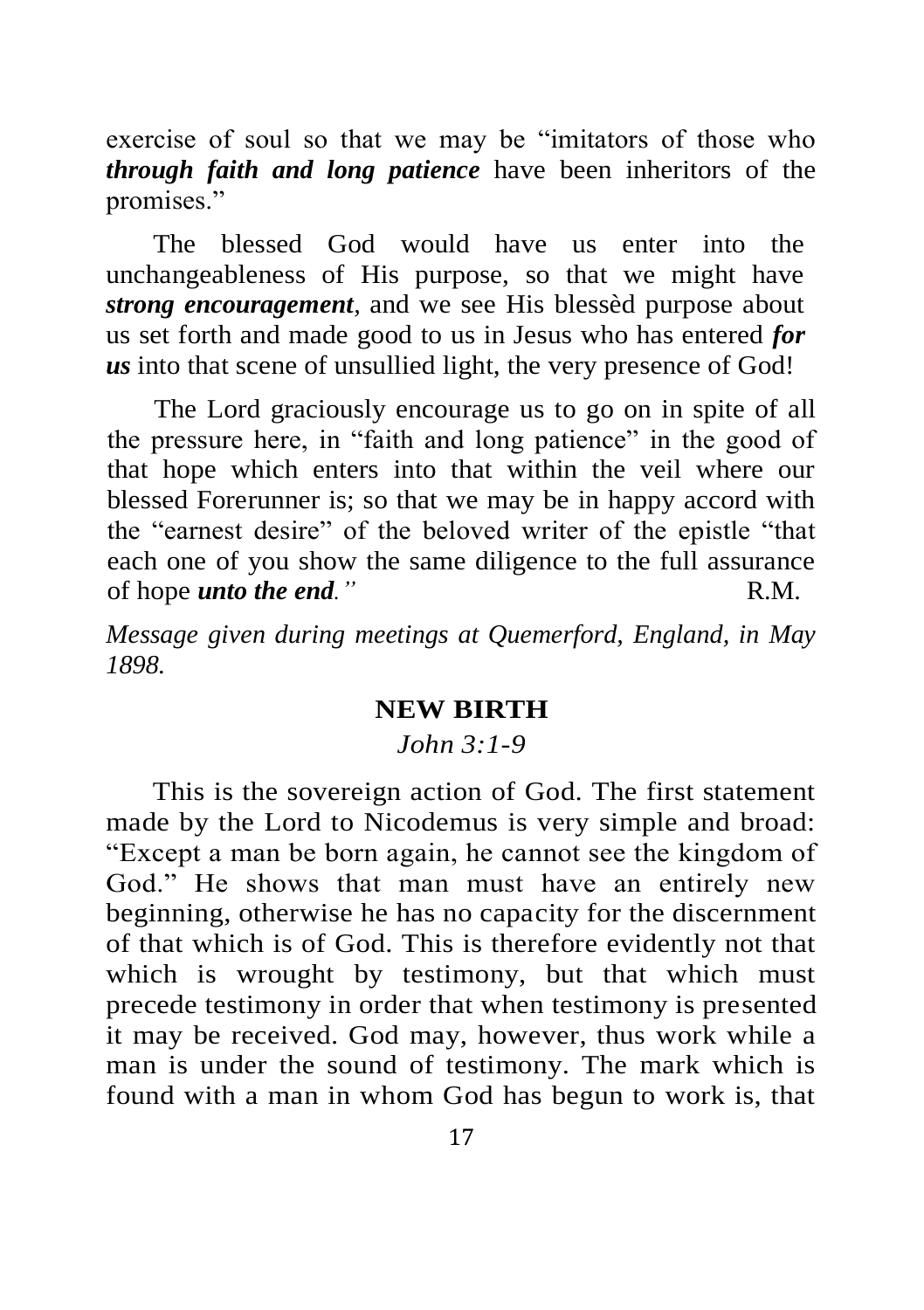his self-sufficiency breaks down. Thus it may have been even with Nicodemus himself; for the coming to Jesus by night was scarcely the action of a self-satisfied man. It is no doubt significant that this truth should be presented to one of such rank and ability as he was. The necessity of man thus having a totally new beginning shows what a complete ruin he is toward God; there is nothing on which He can build.

The second statement made by the Lord goes further than the first; "Except a man be born of water and of the Spirit, he cannot enter into the kingdom of God." He shows the new origin from which man springs, and, in the words which follow, shows that that which springs from such an origin partakes of its character; "that which is born of the Spirit is spirit." The figure of water, which indicates moral cleansing, implies reception of testimony, and seems to be in agreement with the end of I Peter 1. The expression "born *of God"* must also be noticed in this connection. It is found in John 1 and in John's epistle, and views man as having his origin from God, and thus bearing His character. The words which John, Peter and James use for our being born again are different. James speaks of our being brought forth, that we should be a kind of first-fruits of His creatures; it is the same word as "sin, when it is finished, *bringeth forth* death."

It is not that there are different kinds of new birth. It is a figurative expression signifying man's completely new beginning under the power of the Spirit of God. The first touch of divine power may therefore be considered, that which is necessary to enable a man to receive testimony. But the work of God in order to bring into true Christian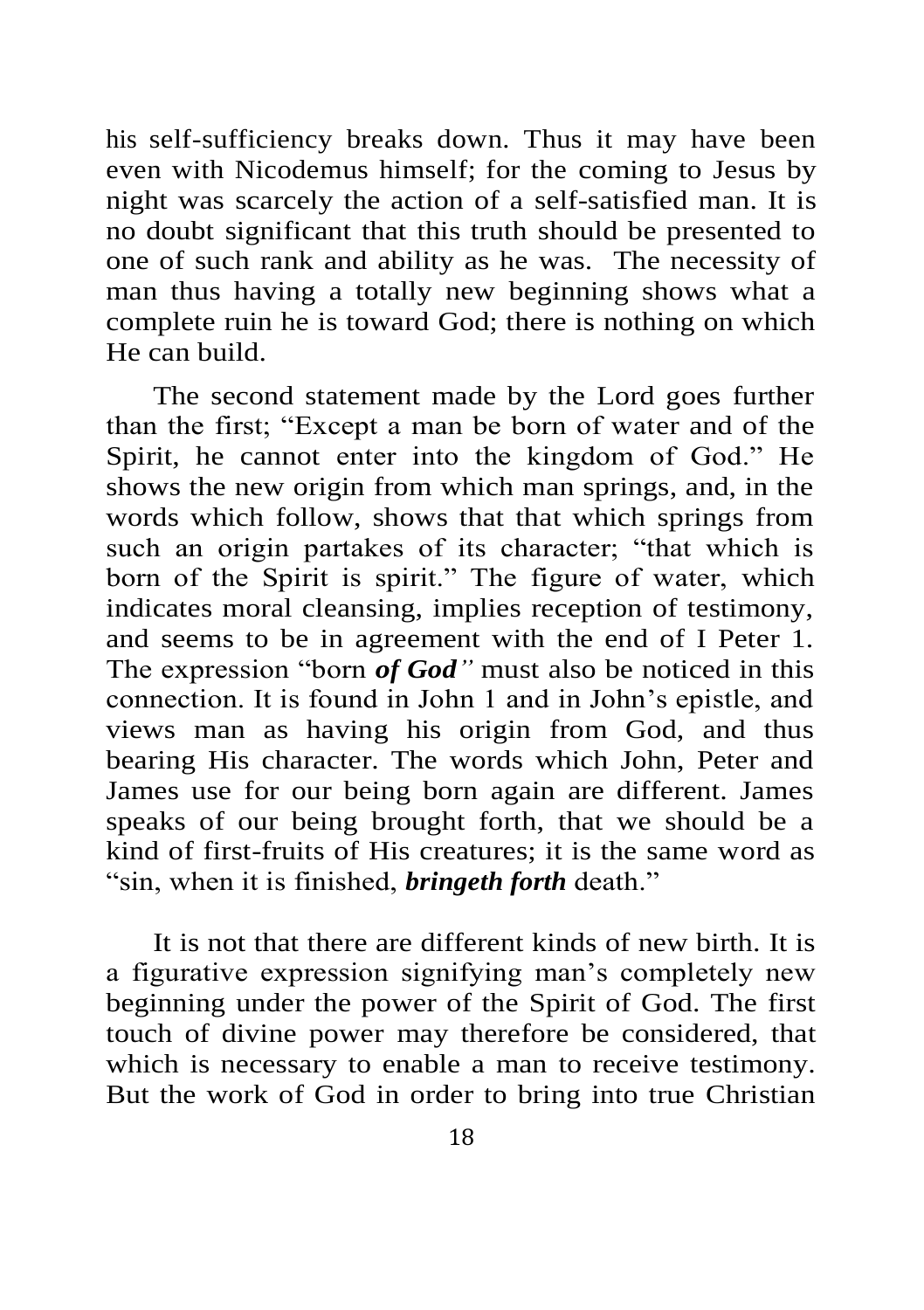condition may be looked at as a whole, and therefore as taking its character from the testimony which has been presented and received.\*

The effect which this will have upon the servant of the Lord is that he will refrain from attempting to impress men by the way in which he sets forth divine things; he will present the light of the gospel to all, but with the inward conviction that his testimony will only be received where God has wrought. He will feel, too, the desirability of guidance in his work, that he may be led to present the truth where souls are prepared for it. Even in Paul's day he was forbidden to preach the word in Asia, and when he sought to go into Bithynia the Spirit of Jesus suffered him not. Yet, when he reached Philippi, the first of whom we read, whose heart the Lord opened to attend to the things spoken by Paul, was an Asiatic, Lydia, the seller of purple from Thyatira. All this shows the sovereignty of God.

New birth is not a subject of testimony in preaching† to men, because it belongs to the sovereignty of God. The apostles were sent forth to preach repentance and remission of sins, for these things are on the line of man's responsibility.

*Brief note of a Bible reading with J. Revell in 1899.*

*\*Perhaps 1 Peter 1:23 is an example of this more embracive use of the expression "born again" – Editor. †The Lord brought to Nicodemus's attention the need for new birth but didn't tell him to 'get born again.' Neither does such an exhortation feature in any of the preachings recorded in the Acts.*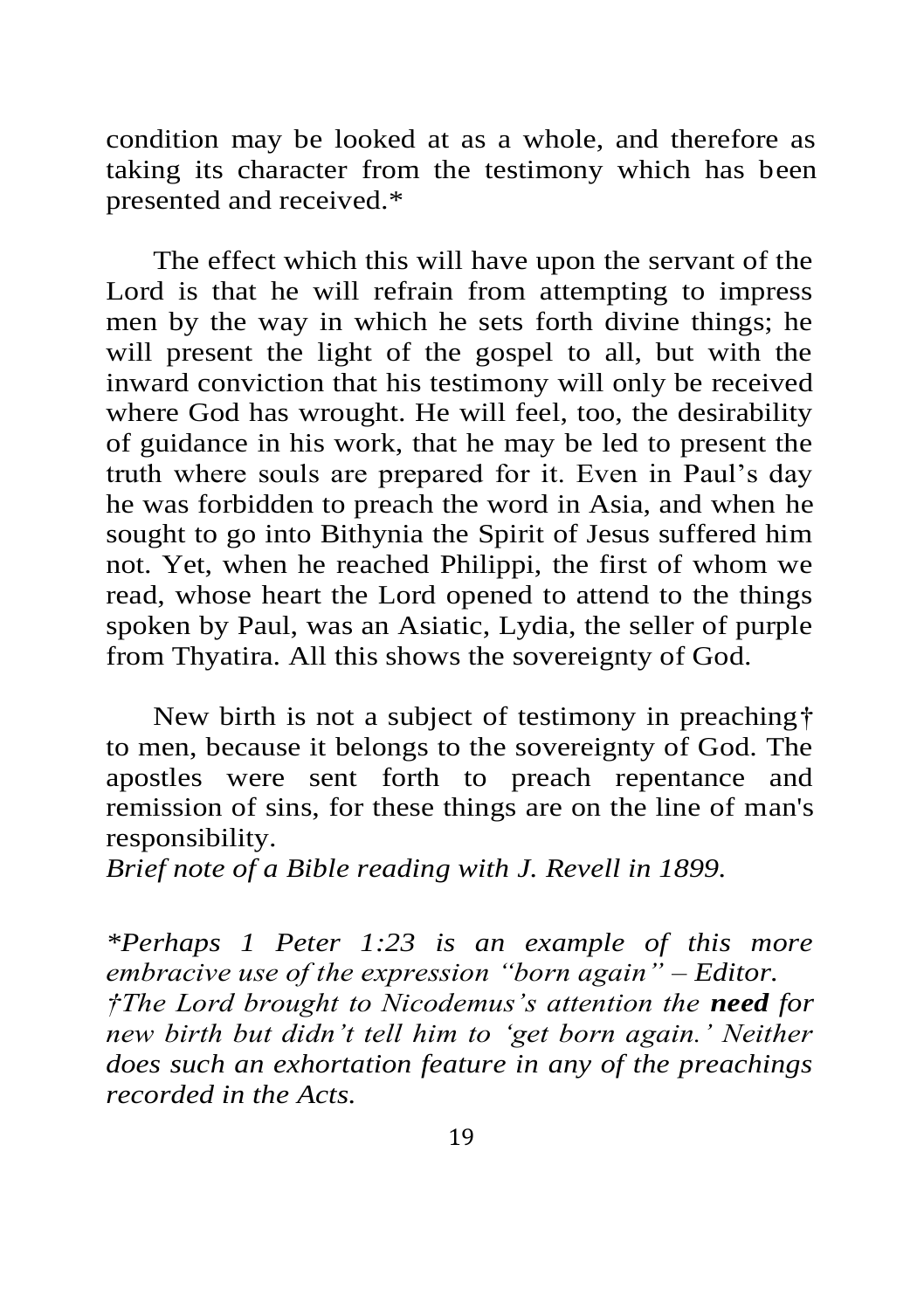#### **PRAISE AND OBEDIENCE**

*Isaiah 43:21; Philippians 2:12-15*

Many years ago I was struck by reading a comment in a book of ministry that obedience is the only evidence, save praise, of life according to God. I have thought of that comment several times since and meditated upon it and for some reason when I was walking to the meeting room this morning it came back into my mind; and I think it may be profitable if we just ponder that thought.

I believe that it is a true remark. Surely the truth of anything is shown by looking at the Lord Jesus and as I think about His life here on earth I can't think of anything that was not covered by those two principles, obedience and praise.

It's a wonderful thing to have life according to God. It has required the sovereign action of God in us. As we know, in the Epistle to the Romans we are viewed as alive in sin and we are brought to the point where we are dead to it. In the Epistle to the Ephesians we are taken up as dead towards God but made alive towards Him: "*you*, being dead in your offences and sins … God, being rich in mercy, because of His great love wherewith He loved us … has quickened us with the Christ" – in other words, has made us to live. How thankful we should be for life sovereignly communicated by God, a different kind of life entirely from what is viewed as life in the world around. But I feel challenged as to myself, as to these two evidences that should be seen from me of life according to God.

And I begin with praise, which is why I read this verse in Isaiah 43.\* *(See p. 21.)* Again, let us look at the Lord Jesus. S mentioned in his prayer the advantage of looking away from ourselves to Him, and may we keep doing that; He is the display of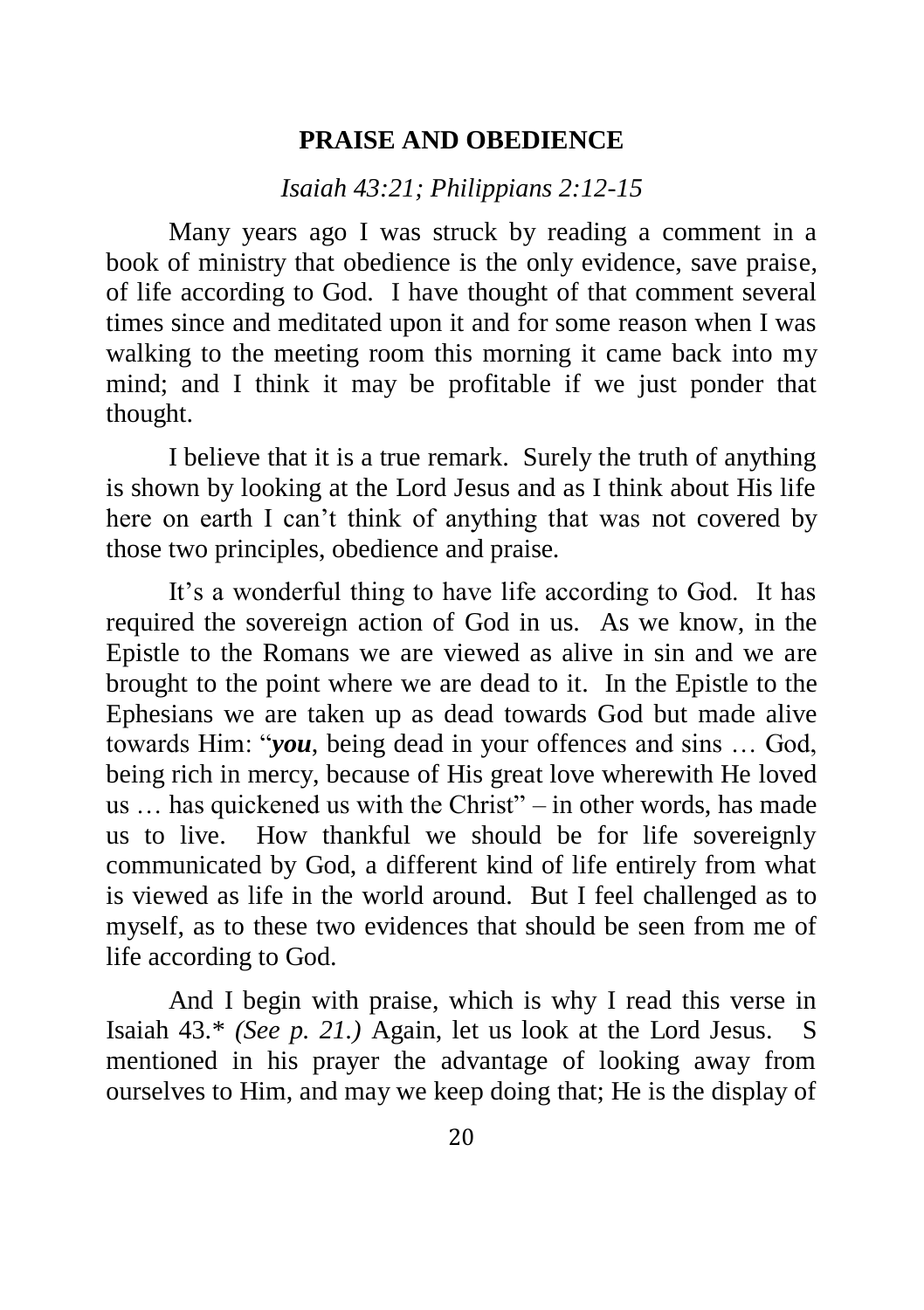everything that is right according to God. Everything in Christ is pleasing to God and anything that is outside of Christ is displeasing to Him. And just think of the Lord Jesus here on earth. We read of Him in Matthew chapter 11, where He had been rejected by those cities where He had done such great acts of power and He had had to pronounce woes upon them; but then He turns to His Father and says, "I praise Thee, Father, Lord of the heaven and of earth, that Thou hast hid these things from the wise and prudent, and hast revealed them to babes." We read in this same prophecy of Isaiah *(chapter 49)* how the Lord felt, apparently labouring in vain, and spending His strength for nought and in vain, and yet He could stand there in the presence of rejection and say, 'Father, I praise Thee.' And according to Psalm 22 it seems that the Lord's first thought when He had been answered after all His sufferings was to praise His Father in the midst of the great congregation; and that is taken up in Hebrews 2, where we have this lovely picture of the Lord Jesus singing praises to His God and Father through those whom He has redeemed, through His church. What an example the Lord Jesus is of ready praise to our God and Father!

Now here, of course, the prophet is speaking of Israel, and we know that they have failed as a nation; they have come short, badly, of God's purposes for them. Yet we believe that those purposes will be fulfilled through Christ in a coming day. But now we through wonderful grace find our part in the assembly of God which He has purchased with the blood of His Own. And I ask myself, how much am I taking up my privilege of uttering praise to God through the Lord Jesus in the power of the Holy Spirit? God

\**In the history of a soul obedience must come first; the gospel of God is preached for the obedience of faith (Romans 1:5 and 16:26). But here we are treating of the continuing Christian life.*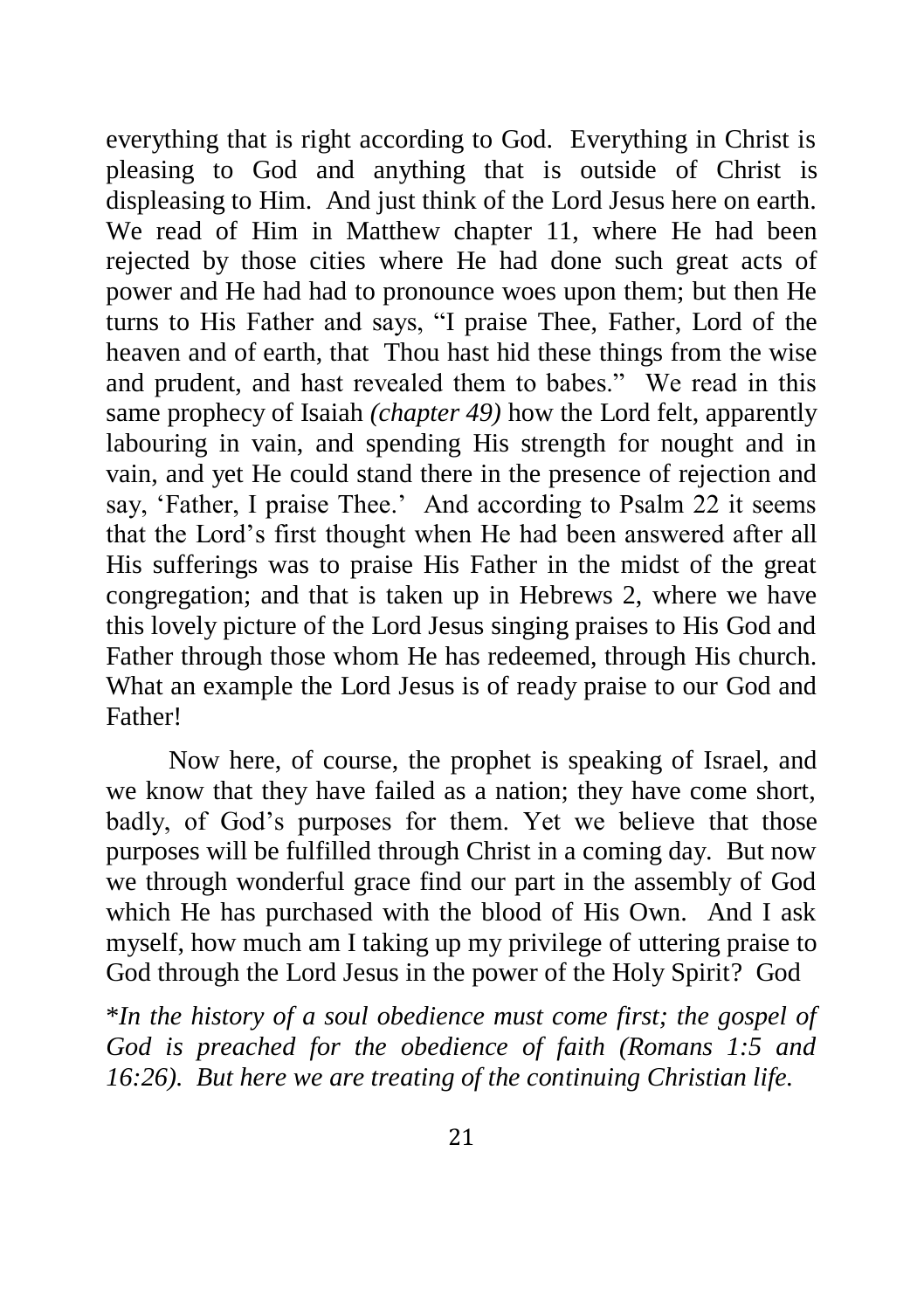looks for it. I sometimes think – and I wouldn't press this dogmatically, but it is how things in Scripture appeal to me – that we worship God for who He is, we praise Him for all He has done and we thank Him for all His mercies and benefits. As I say, I wouldn't put hard and fast definitions on these things but I think there is some evidence for that.

But now I turn to Philippians. At the beginning of this chapter we have the gracious, condescending movements of the Lord Jesus. I don't think I have more than a very small impression of what it must have meant to Christ, who was in the form of God, in the place of command, to come into a place of obedience. He "emptied Himself, taking a bondman's form." We know it was for our sakes that He, being rich, became poor. "Having been found in figure as a man, (He) humbled Himself, becoming obedient even unto death." He was the true burnt-offering; He glorified God in His life and by His obedience even unto death. S referred to His agony in the garden: "if it be possible let this cup pass from Me;" but "nevertheless not My will, but Thine, be done" – utterly obedient, no rebellion against God's will whatever.

We read in Hebrews, that He learned obedience through the things which He suffered. That doesn't mean to say that there was anything disobedient within Him that He had to overcome. I think it means it was a new experience; He came into a place of service, of subjection, of obedience, for God's glory and for our sakes. What a study He is!

But then where we read the apostle goes on to exhort obedience upon the Philippian believers: "So that, my beloved, even as ye have always obeyed, not as in my presence only, but now much rather in my absence, work out your own salvation in fear and trembling." We have been "saved for glory! yes, for glory, by the work of God's blest Son," but there are things we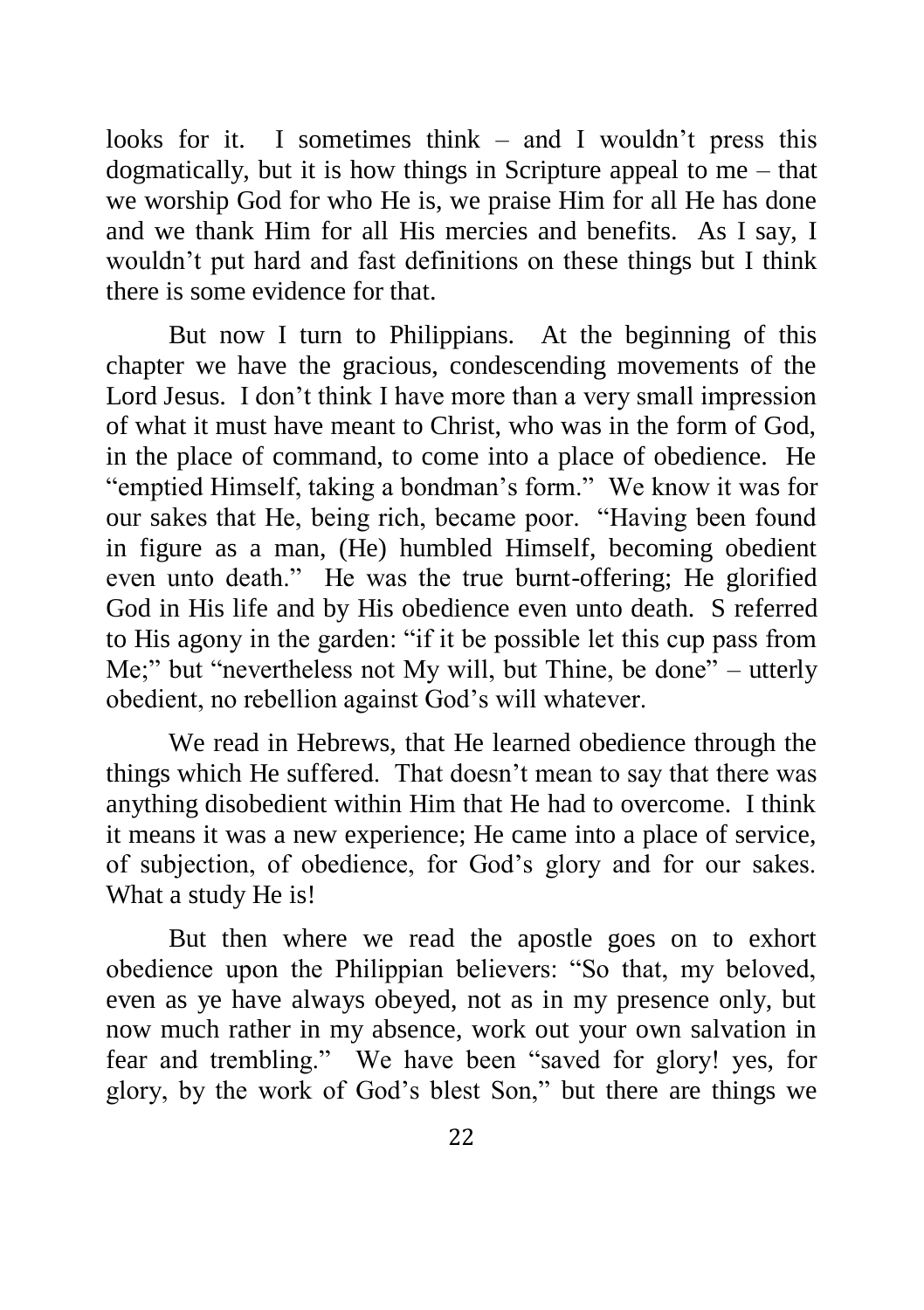have to work out as saved people, as the children of God here. We have that reference to us further down: "that ye may be harmless and simple, irreproachable children of God in the midst of a crooked and perverted generation." The generation around us – and this, alas, includes large parts of Christendom, if not the whole of it in some way or other – is marked by disobedience to God and His word, relying on man's initiative and enterprise.

But as I think of the rest of the Christian life as presented in the Scriptures, I believe it is all covered by this principle of obedience – not that we are under the law of Moses or under law of any sort, but the Lord Jesus says, "If ye love Me, keep My commandments." The Lord Jesus obeyed His Father out of love and we are to obey Him out of love.

Peter speaks in his first Epistle about our being children of obedience, and here we have in our hands God's holy word; and with the Lord Jesus before our hearts and the Holy Spirit enabling us it should be our joy and pleasure to obey what the Lord sets before us, not only what He has said personally, recorded in the gospels, but what He has given to us through the apostles since He arose and ascended to God's right hand. May it be increasingly our delight to fulfil the will of the Lord in obedience.

I know the clock is moving on but let me say one more thing: something I observe in Christendom today is that some are inclined to abstract general principles from the word and ignore specific instructions. With this embracing of immorality in some quarters in Christendom, those kinds of argument have been advanced: 'Oh, we want to show love,' as if sin can be overlooked on the basis that we are to love one another. But the Bible makes quite clear that God's love does not overlook sin; God's love provides the *remedy* for sin, so that we can be right with Him: "Herein is love, not that we loved God, but that He loved us, and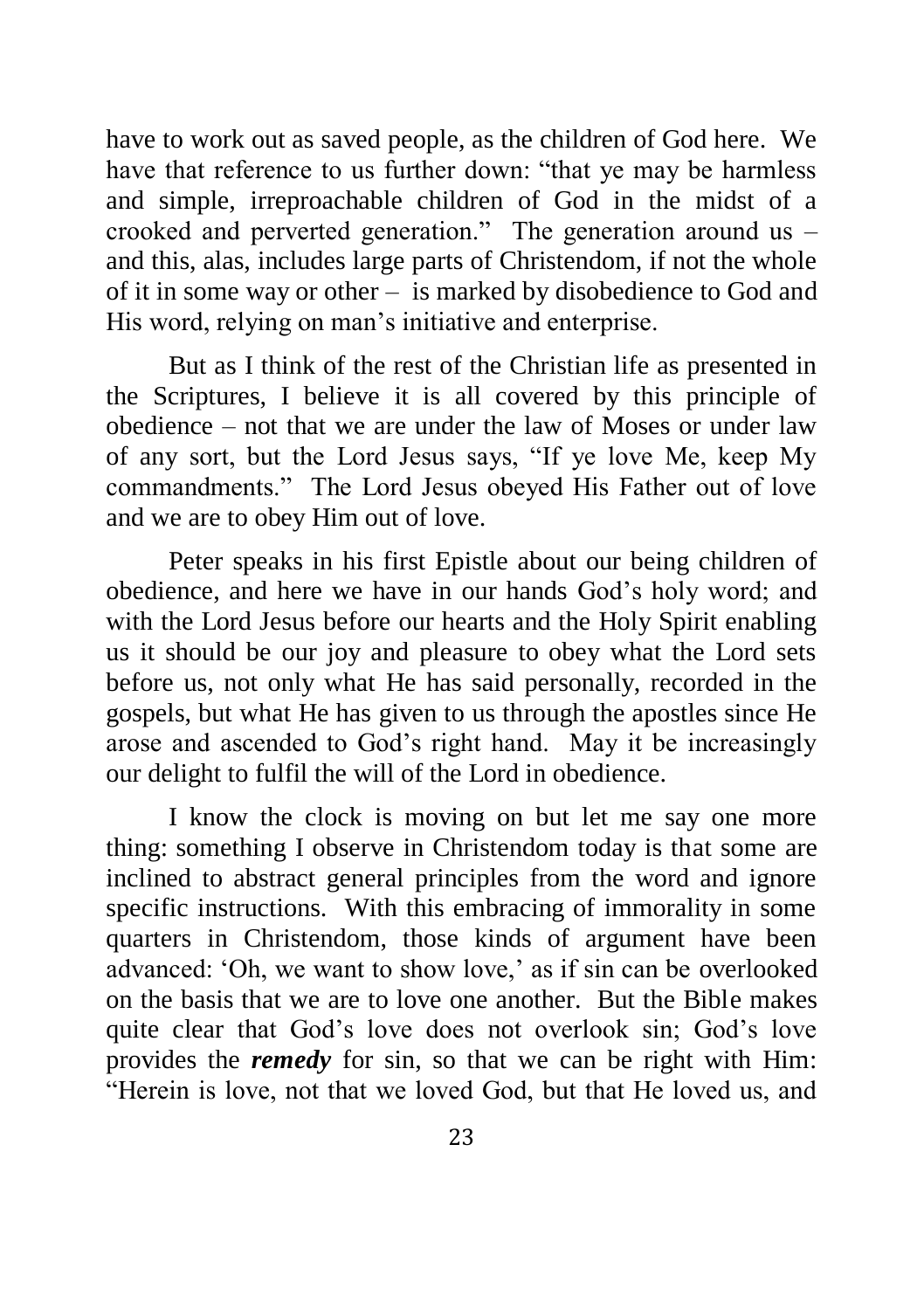sent His Son a propitiation *for our sins."* But people will do that today; they will say, well, we need to be peaceable, we need to be loving, we need to be gentle. These things are perfectly true, but I remember years ago, when I had to study a little law, there was a principle (and I won't attempt to give the Latin maxim in which it was couched\*) that in construing Acts of Parliament you cannot use a *general* provision to overpower a *specific* one. And we have specific instructions in the Scriptures as to our individual paths, as to relationships in the home, as to the conduct of business, as to how we gather together as believers in the Lord Jesus and as to what is proper to the house of God. Many, many instructions are given to us, and they are given to us, surely, because they reflect the mind and desire of God about us. Let us not brush them aside under the cloak of generalities, but as it was the delight of the Lord Jesus when He was here on earth to fulfil everything His Father desired of Him, may it be our desire to be truly children of obedience, that we may reflect the character of the Lord Jesus more while we are left here.

Well. I just offer these remarks as to these two evidences of life according to God, praise and obedience.

*Word given by G.S.B.in an open meeting for ministry, 4th October 2015.*

*\* The Latin maxim is generalia specialibus non derogant, meaning "the general does not detract from the specific." It signifies a basic principle of statutory interpretation, namely that when a matter falls under any specific provision it must be governed by that, rather than any general provision. Of course, there may be contradictions between the statutes made by human governments, whereas there are no contradictions in the Bible. Still, we may (wrongly) plead some general biblical principle to offset a specific biblical injunction. Editor.*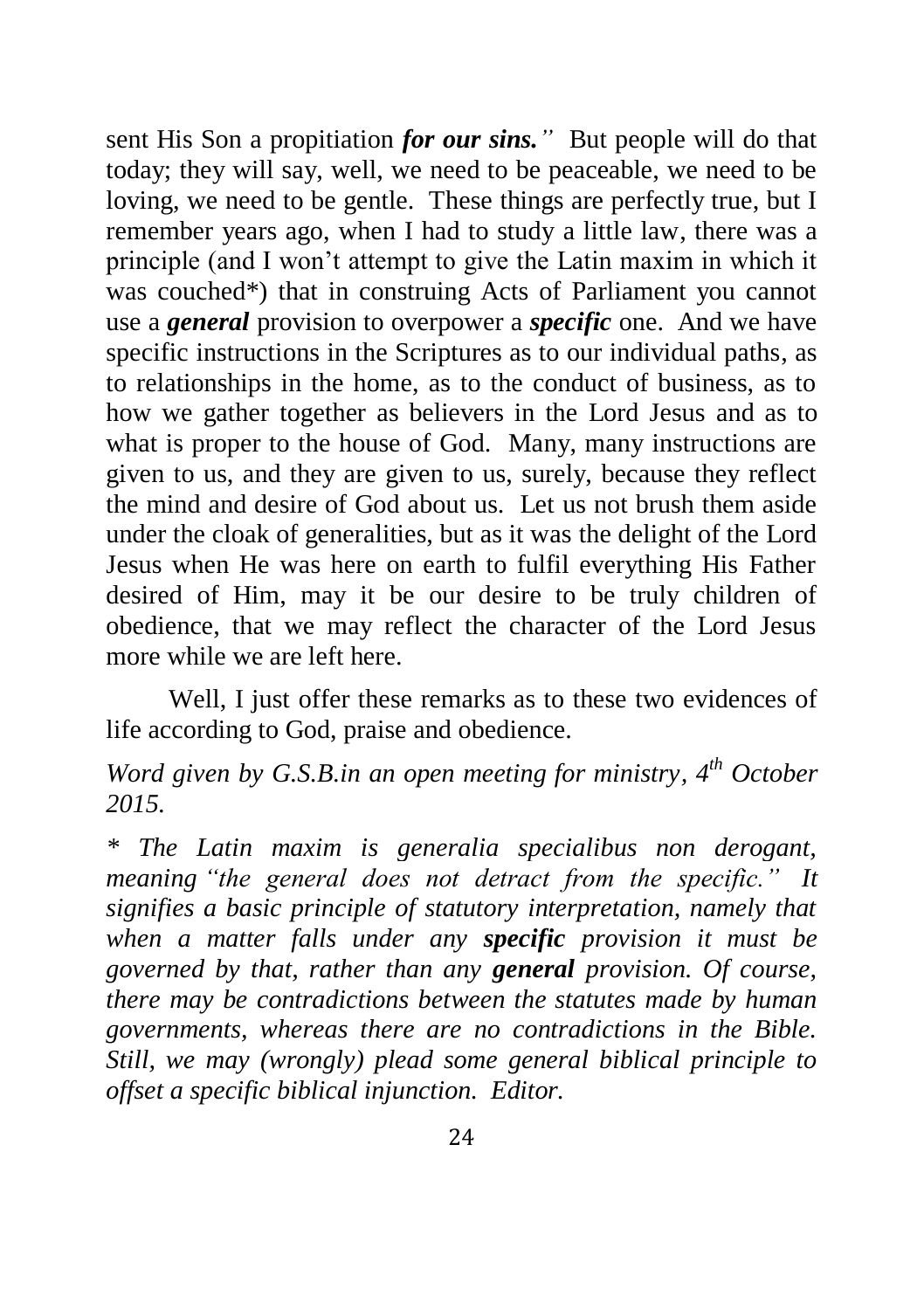### **Andrew, a Disciple**

*He hath shown thee, O man, what is good: and what doth the Lord require of thee, but to do justly, and to love goodness, and to walk humbly with thy God? Micah 6:8*

*His lord said unto him, Well done, thou good and faithful servant; thou hast been faithful over a few things, I will make thee ruler over many things: enter thou into the joy of thy lord.*

*Matthew 25:21*

Andrew is one of the twelve disciples of Jesus. Much less known than John or Simon Peter, he is not the author of a gospel or of an epistle. Little is said about him ... But on three occasions, Andrew intervenes very appropriately:

- When he met Jesus, his first concern was to find his brother Simon and lead him to Jesus (John 1:42). Simon would become the apostle Peter ... God used a humble and self-effacing disciple to bring to Jesus the one that would be a better known apostle in what followed. Let us stay attentive to the Master, available to be humbly in his service.

- Jesus commanded his disciples to feed a hungry crowd, but the disciples had nothing. Then Andrew speaks to Jesus of a "little boy who has five barley loaves and two small fishes" (John 6:9). It's little, but he draws attention to it anyway, because Jesus is there. And thanks to him, the little resources of the child are entrusted to Jesus, who multiplies them. The crowd is nourished and satisfied.

- Shortly before Jesus' death, Greeks express the desire to see Him. They speak to Philip, who informed Andrew. And, together, they speak to their Master (John 12:20-22). It was thus by means of Andrew that these Greeks are led to Jesus.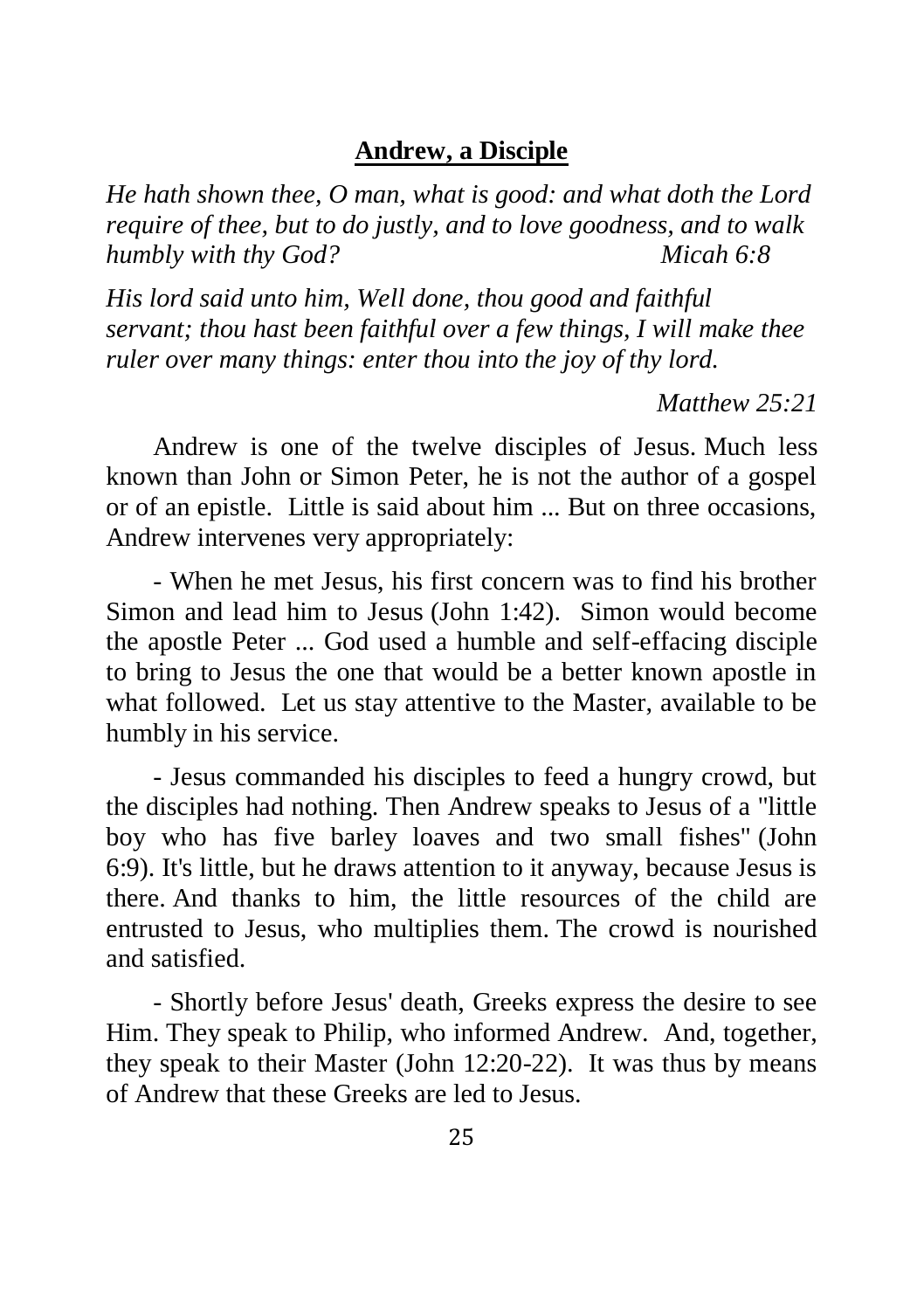So the simple and discreet interventions of Andrew were the source of great blessings.

Do not seek to be known. Like Andrew, let us simply and faithfully accomplish the little things that the Lord puts within our reach.

And leave with Him the work of producing a rich blessing.

*Translated from "La Bonne Semence," (the Good Seed)* 15<sup>th</sup> April 2016.

#### **Fragment**

#### *(John 6:13)*

Concerning the alliance between Jehoshaphat and Ahab *(see 1 Kings 22):-*

Such is the history of the alliance of believers, not only with unbelievers, but with the unfaithful. The latter are very willing that we should go with them; but to walk in the ways of truth is another thing. This is not the question with them; if they so walked, they would cease to be unfaithful. A true union would necessarily have made Jerusalem the centre and capital of the land: for Jehovah and His temple were there. The alliance took it for granted that Jehoshaphat had given up all such idea, since it showed that he recognised Ahab in his position. There is no equality in an alliance between truth and error; since, by this very alliance, truth ceases to be truth, and error does not thereby become truth. The only thing lost is the authority and obligation of the truth.

*Extracted from "Synopsis of the Books of the Bible" by J.N. Darby, Vol. 1, p. 396 (later edition).*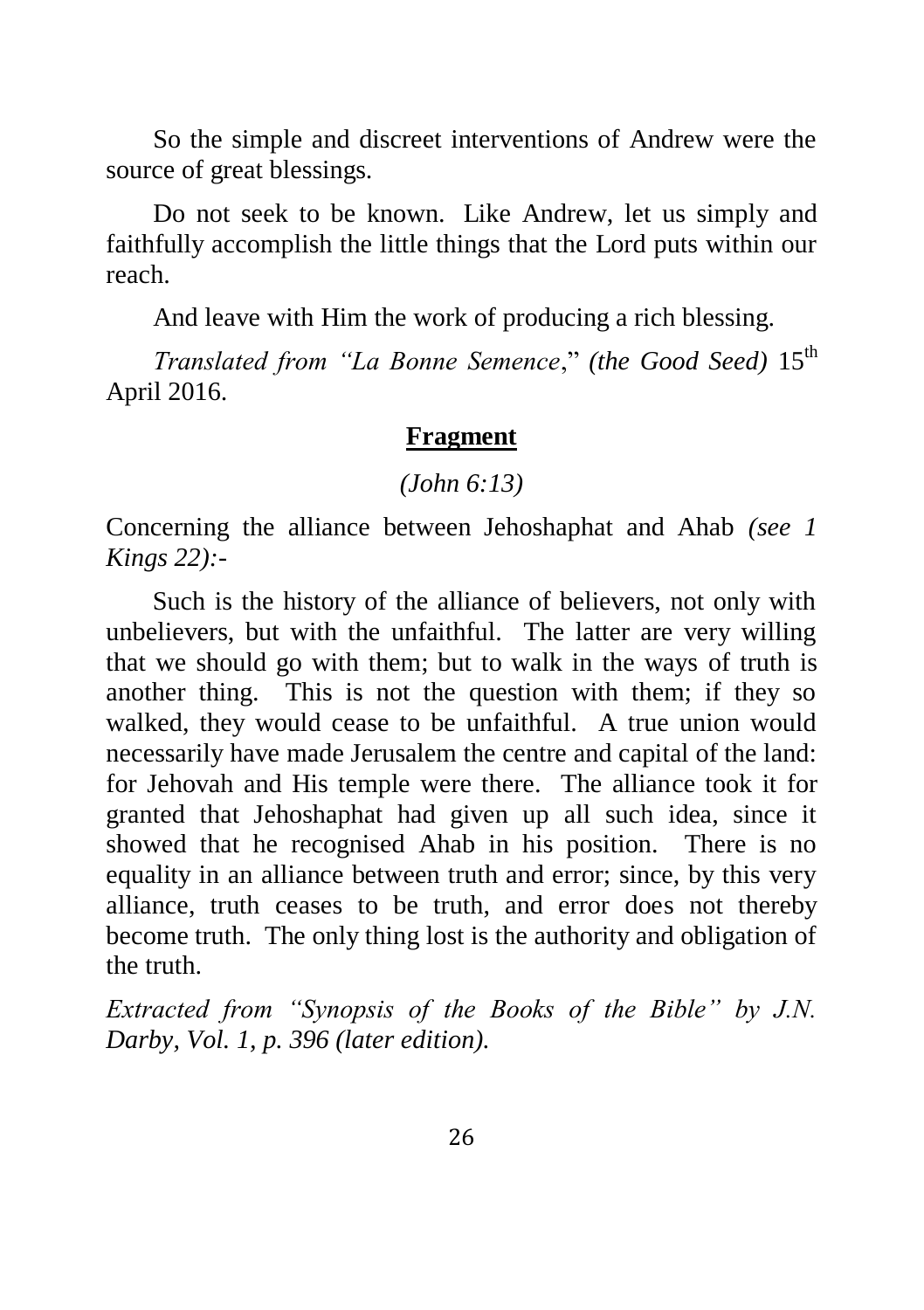### **POETIC PAGES**

## **Alone and not Alone**

1. Centre of heaven's delight! Angelic praise Heralds Thine advent night; On Thee they gaze. Angels their God can see Robed in humanity, Veiling divinity, Yet all alone.

2. Son of the carpenter Men callèd Thee. God ever blest! Divine Eternally. Yes! Here Thy glory shone, Thou meek and lowly One; Fulness of God made known Only in Thee.

3. Treading Thy path alone, Shame and despite From those who were Thine own, Shunning Thy light. Friend of the desolate, Sad and disconsolate; Pouring out love on hate, Thou wast alone.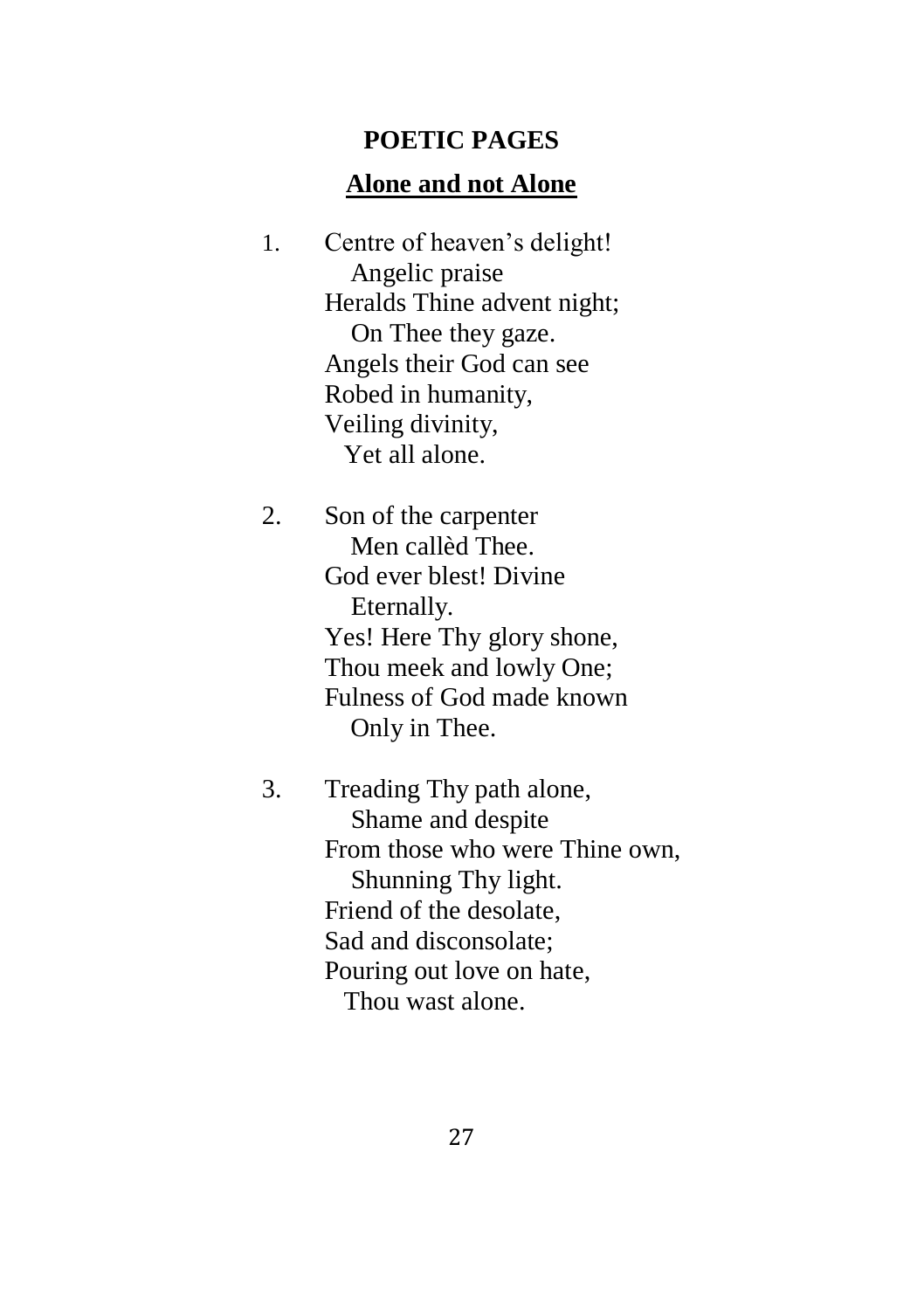| 4. | Yet joy did fill Thy heart         |
|----|------------------------------------|
|    | Doing God's will.                  |
|    | Nought swerved Thee from Thy part, |
|    | All to fulfil.                     |
|    | Perfect dependent Man,             |
|    | Thou didst completely span         |
|    | All God's redemption plan,         |
|    | Yet wast alone.                    |

5. Thy face, O Lord, was set, Set as a flint; Till all God's claims were met Thou didst not shrink. All men withheld from God Thou payedst with Thy blood; Man's Substitute to God, All, all alone.

6. In dark Gethsemane, There all alone, None knew Thine agony, Not e'en Thine own. Sleep on, disciples, sleep. Rest while your Lord doth weep. None can His vigil keep; He was alone.

7. Yet onward still to go, On to the cross; Drink deep that cup of woe At bitter cost.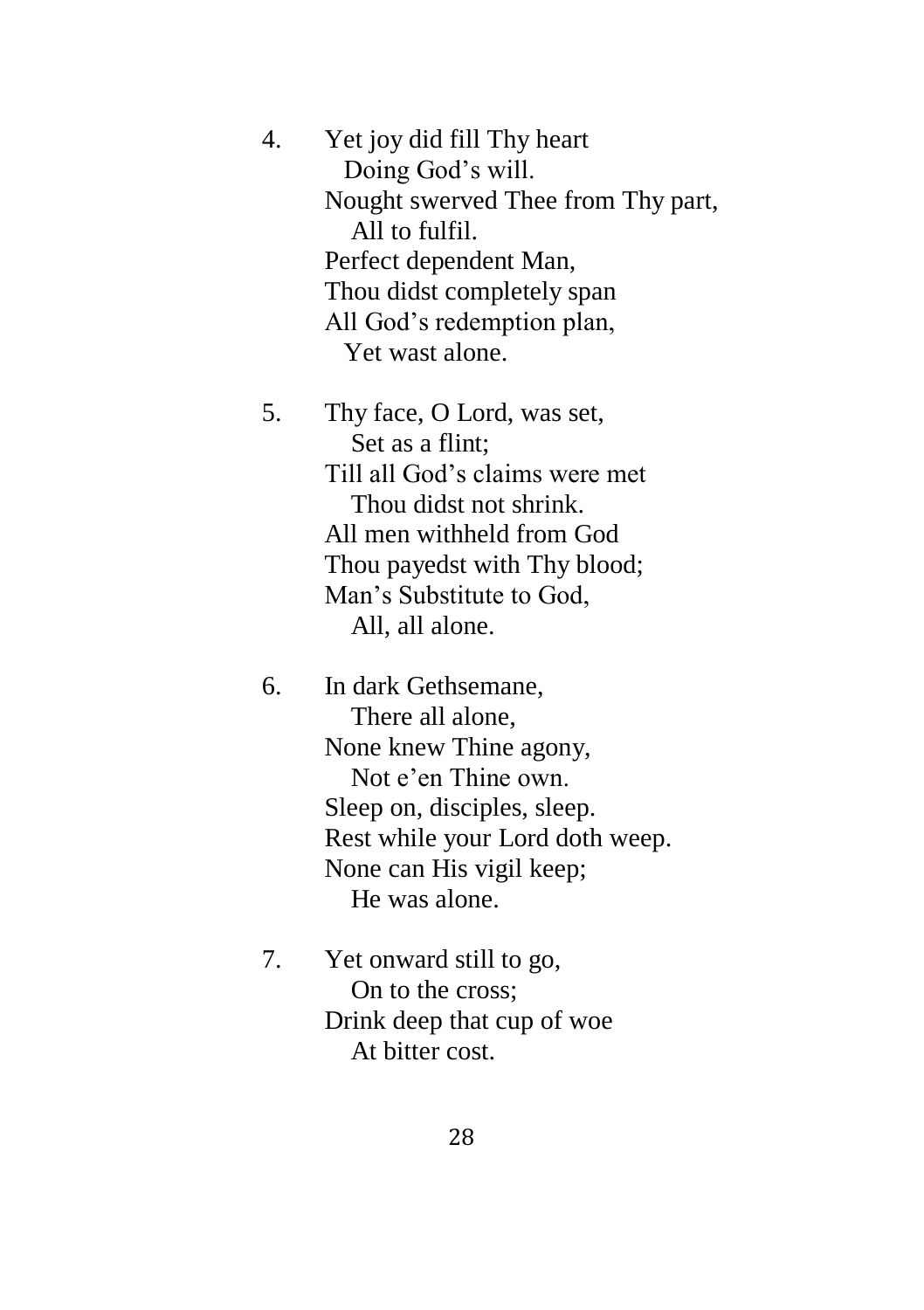All from Thee then did flee When on th' accursèd tree God hid His face from Thee; Truly alone.

8. Into death's dark domain, Entered alone. Death had on Thee no claim, Thou sinless One. He who had death's dread power Met Thee in that dark hour, Vanquished by Thee his power, By Thee alone.

9. But Thou hast burst the grave, Risen art Thou. Death could not Thee enslave; Death had to bow. Victorious hast Thou come Out of the darksome tomb, Broken the bands of gloom; Beyond death now.

10. What mighty triumphs, Lord, Thou hast achieved; What fruitfulness has God From Thee received. Out of Thy death has sprung A wondrous living throng; All, all to Thee belong, By Thee conceived.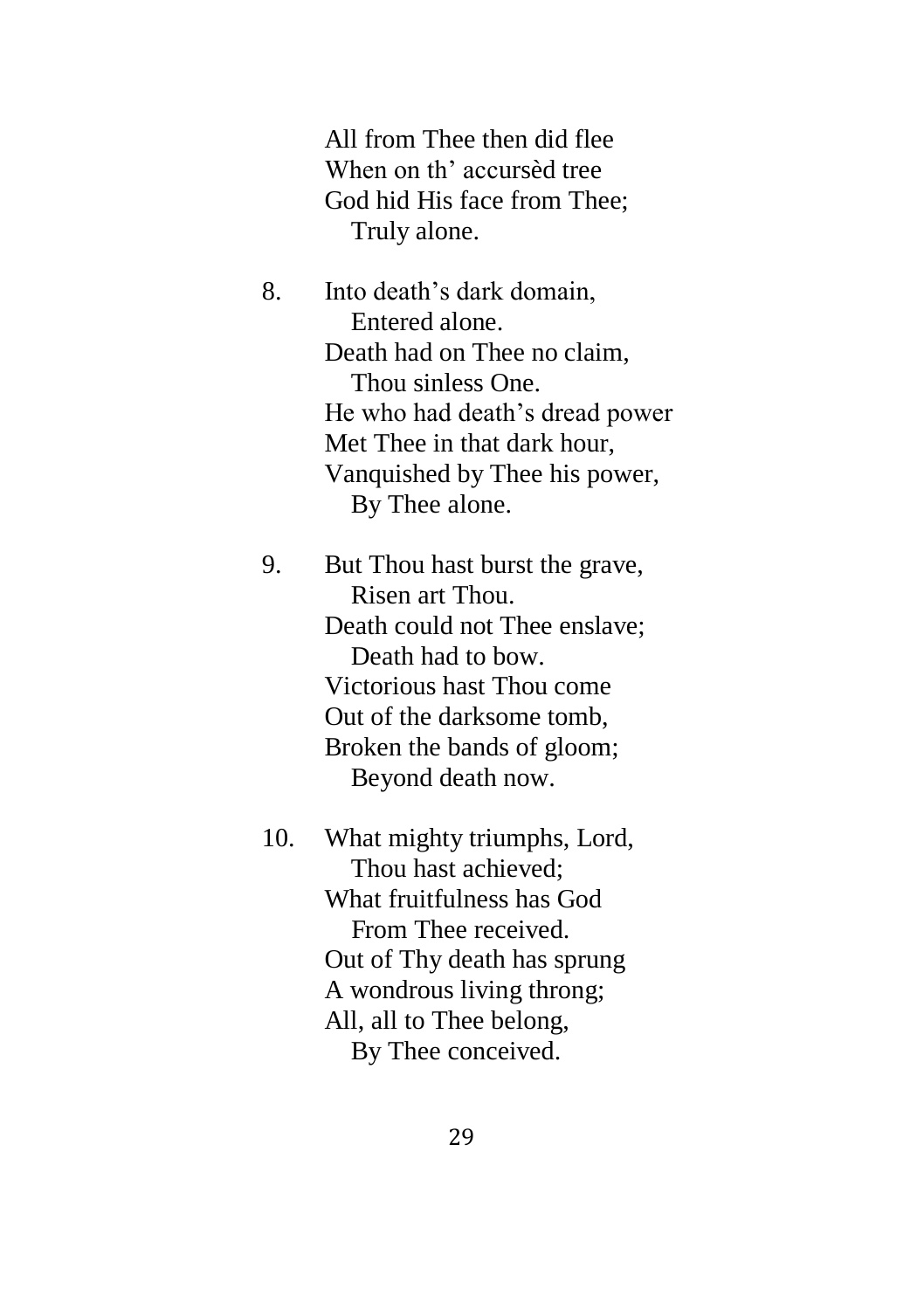- 11. Thou art the firstborn One; Lowly we bow; Chief in Thy Father's love, Chief to us now. Thou art indeed supreme, Our great eternal theme, Worthy of all esteem; Worthy art Thou.
- 12. Formed for Thy bride to be, Fashioned in death; Companion meet for Thee, Breathing Thy breath. Love gains its whole desire: Thy beauty her attire, In her all will admire Thy glories' wealth.

*The above poem by Leslie G. Milner was found recently among the papers of his nephew Leslie A. Everitt and will be recognised by many readers as the source of the two hymns "Thou, Lord, to death's domain Didst go alone" and "O Lord, Thy face was set, Set steadfastly," which have appeared in several editions of "Hymns & Spiritual Songs for the Little Flock." Another nephew of Mr. Milner thinks that there were originally 17 verses and that the poem was composed circa 1911.*

### **Five Little Pebbles**

Five little pebbles lay in a brook; Five little pebbles lay in a nook. "What are we good for?" one said to the other,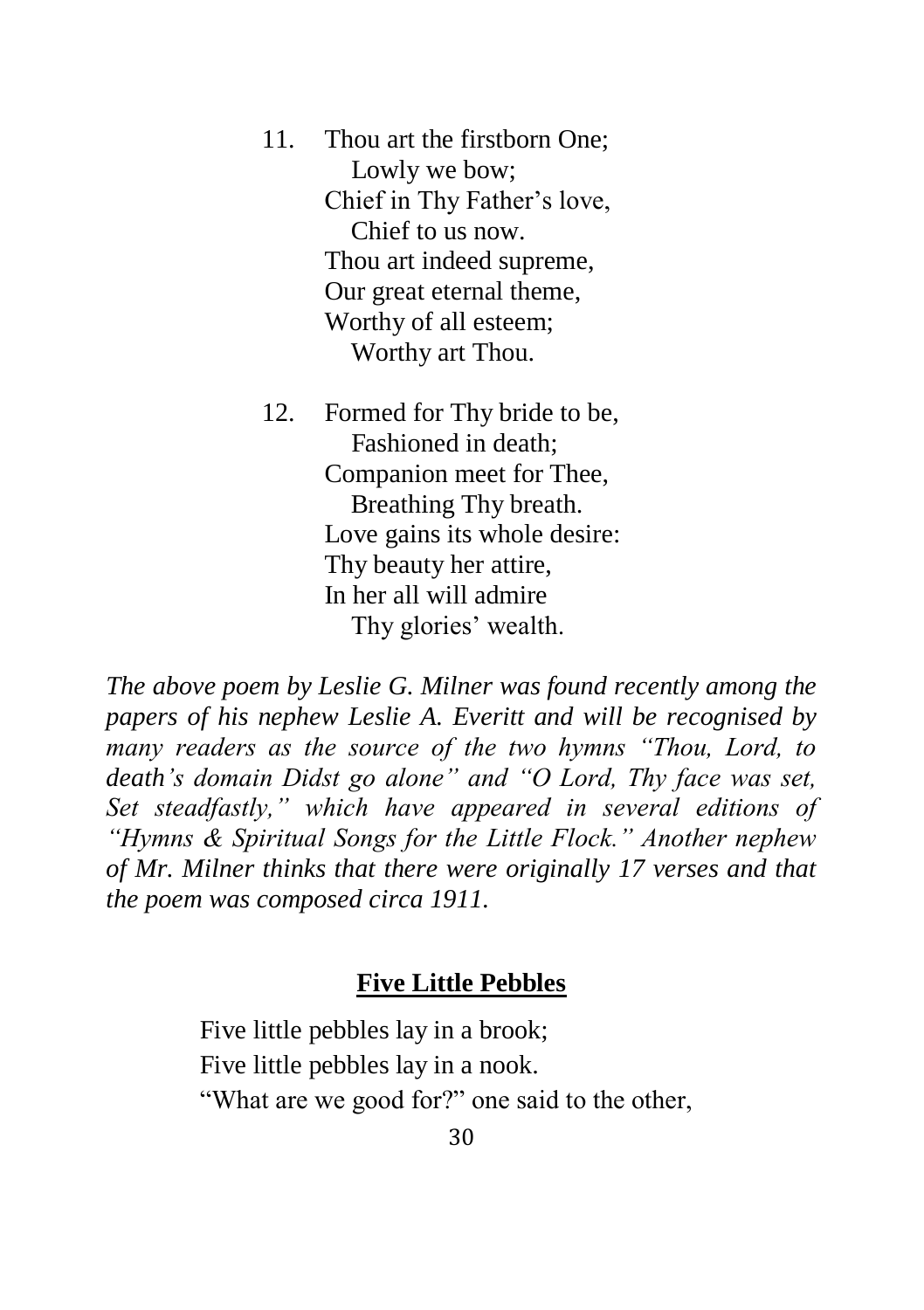"Little or nothing, I'm thinking, my brother." Wearing away, day after day, It seemed that for ever those pebbles might stay.

If they were flowers, ever so gay, Doubtless someone would take them away; Or if they were big stones that builders could use, Perhaps then some builder those pebbles would choose. Wait, little pebbles, rounded and clean, Long in your loneliness, lying unseen: God has a future awaiting for you, Five little pebbles, sturdy and true.

Five little pebbles, hid in a brook; David came down and gave them a look, Picked them up carefully out of the sand, Five *little* pebbles, *great* in his hand. "Hark!" there is shouting, there's fighting today; Boldly those pebbles are borne to the fray, One of them chosen and put in a sling. Could we have thought that a stone could thus wing?

Onward it sped with a might not its own; Onward it sped, by a shepherd boy thrown, Swift as an arrow, straight as a dart; For the whole nation that stone played its part, Striking the giant's great terrible head, Laying him low – a mighty man dead.

Five little pebbles lay in a brook, Mentioned with honour in God's Holy Book. */ P.T.O.*